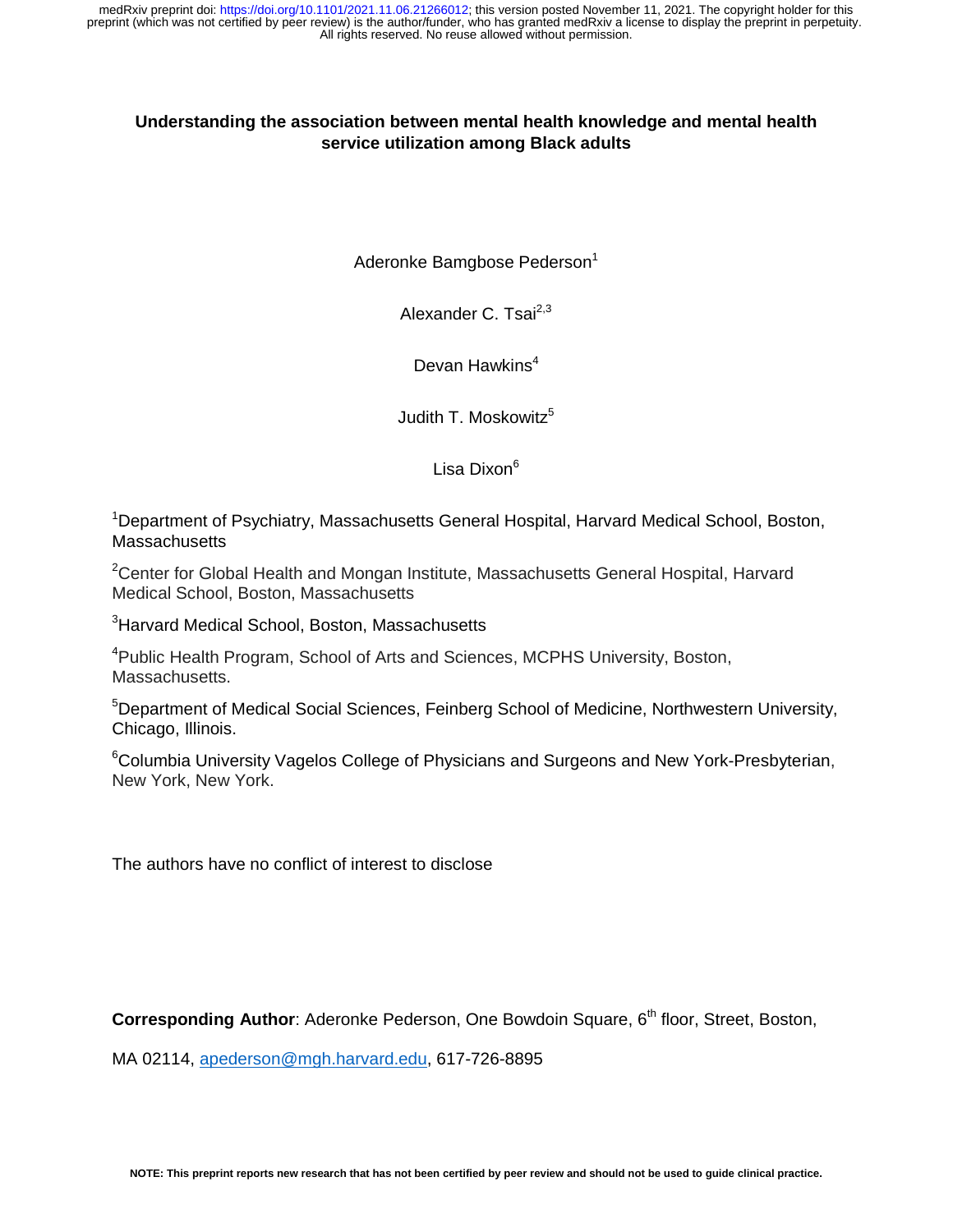### **Abstract**

Mental health knowledge limitations may contribute to the treatment gap among Black adults. We conducted an online cross-sectional study of Black adults in the United States ( $n = 262$ , aged 18-65 years) from diverse ethnic backgrounds (African-Americans, African immigrants, Afro-Caribbean immigrants). Gamma regression using generalized linear models was used to estimate the associations between mental health knowledge and willingness to seek help from mental health professionals. After adjusting for age, education and ethnicity, participants with higher specific knowledge about mental health (such as recognition of schizophrenia as a mental illness) were 26% more likely to report willingness to seek help from a mental health professional for personal and emotional problems  $(RR = 1.26, Cl: 1.12 - 1.41, p < 0.001)$ . Knowledge building interventions (such as psychoeducation) that seek to increase specific knowledge (rather than general knowledge) may correlate more strongly with utilization of mental health services among Black adults.

**Keywords:** knowledge, mental health, Black adults, service utilization, stigma

### **Introduction**

In the US, Black adults represent 12% of the United States population and comprise nearly 20% of those affected by mental illnesses (1, 2). At the same time, they have lower mental health service utilization (25%) compared to white adults (37.6%) (3), which may lead to more severe illness and worse overall mental health outcomes. Black adults are also grossly underrepresented in clinical research (4). Black adults thus experience substantial mental health disparities (5-9).

Andersen's behavioral model to understand health service utilization has been used extensively in research investigating factors that optimize health service engagement (10). It considers three main factors: predisposing characteristics (demographics, social structures, and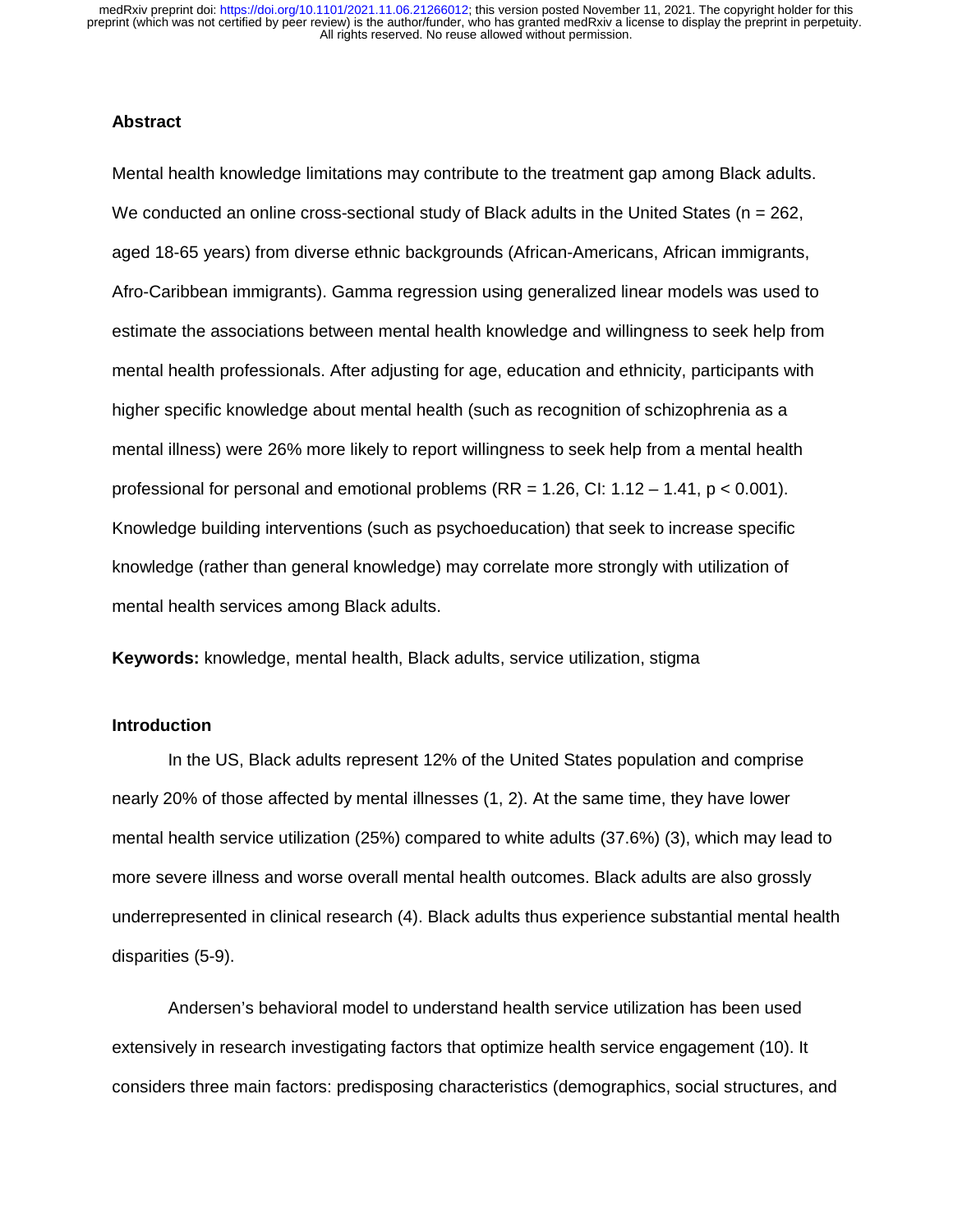health beliefs or knowledge); enabling resources (personal, family and community context); and need (perceived and evaluated) (11). Research over the last half a century has refined and expounded on this model (10-14). We focused on knowledge as a predisposing factor in the use of mental health services in a sample of Black adults. The benefits of health knowledge and education around physical illnesses are well accepted; however, the benefits of *mental* health knowledge are not as widely recognized within health systems and the community (5, 6). Importantly, Andersen specified the importance of general versus specific knowledge and suggested that limitations in understanding how knowledge influences utilization of mental health services in much of the existing (early) research was due to absence of these distinctions.

Research on psychoeducation provides some context for the value of knowledge in driving service utilization. Psychoeducation is defined as any education that educates patients or families (by increasing knowledge) about a mental illness in order to improve mental health outcomes (15, 16). Several studies show that psychoeducation builds knowledge but may not lead to a change in behavior (e.g., use of mental health services) (16). Previous studies have generated mixed findings, and there remain several open questions about the nature of the association between different forms of knowledge (general and specific) and mental health service utilization (10, 11, 13). Knowledge is malleable and represents an area of focus that can potentially be used to address low utilization of mental health services among Black adults in a way that is low cost with a high potential for effective broad dissemination and implementation (17, 18).

A potentially important related factor is that Black adults have greater stigma toward mental illness compared with white adults (1, 19, 20). Addressing mental illness stigma involves improving mental health knowledge and utilization of mental health services (7-9). Stigma is often influenced by cultural beliefs and values (7-9). Stigma related to mental illness refers to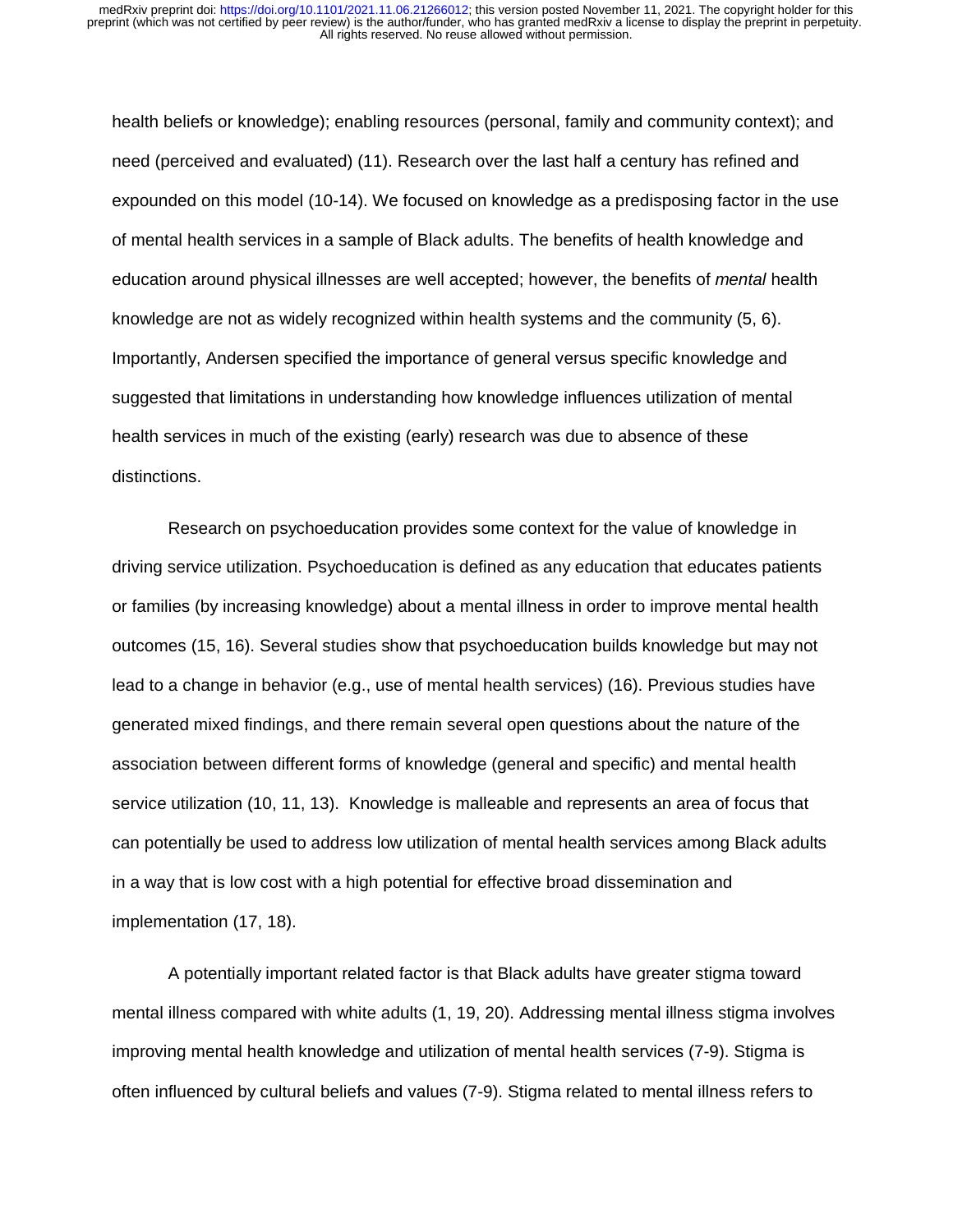negative knowledge, attitudes and beliefs held by individuals or the community; stigma is a fundamental cause of health inequities and leads to further discriminatory experiences in mental health care, which is of particular significance for Black adults (21-26). Previous research suggests that mental illness stigma in Black adults may lead to delay in initiation of treatment, poor adherence to treatment and, consequently, increased morbidity and mortality (1, 19, 20, 27). Knowledge is a primary component of the stigma framework and is the most common target of stigma-reducing interventions (27, 28); therefore, we examined the association between mental health knowledge and help seeking behavior and how stigma interacts with mental health knowledge.

The aim of our study was to assess specific areas of mental health knowledge (general mental health knowledge and recognition of specific mental health conditions) and their associations with willingness to seek help (for personal and emotional problems and for suicidal ideation) from a mental health professional. We also assessed whether anticipated behavior reflecting stigma towards individuals living with a mental illness moderated the association between mental health knowledge and willingness to seek help from a mental health professional. We hypothesized that greater knowledge would be associated with greater willingness to use mental health services and that the association between mental health knowledge and likelihood of seeking help for mental health problems would be weaker for those with higher stigma compared to lower stigma. This study will contribute to understanding the association between mental health knowledge and its effectiveness in improving willingness to engage in mental health care for Black adults.

### **Methods**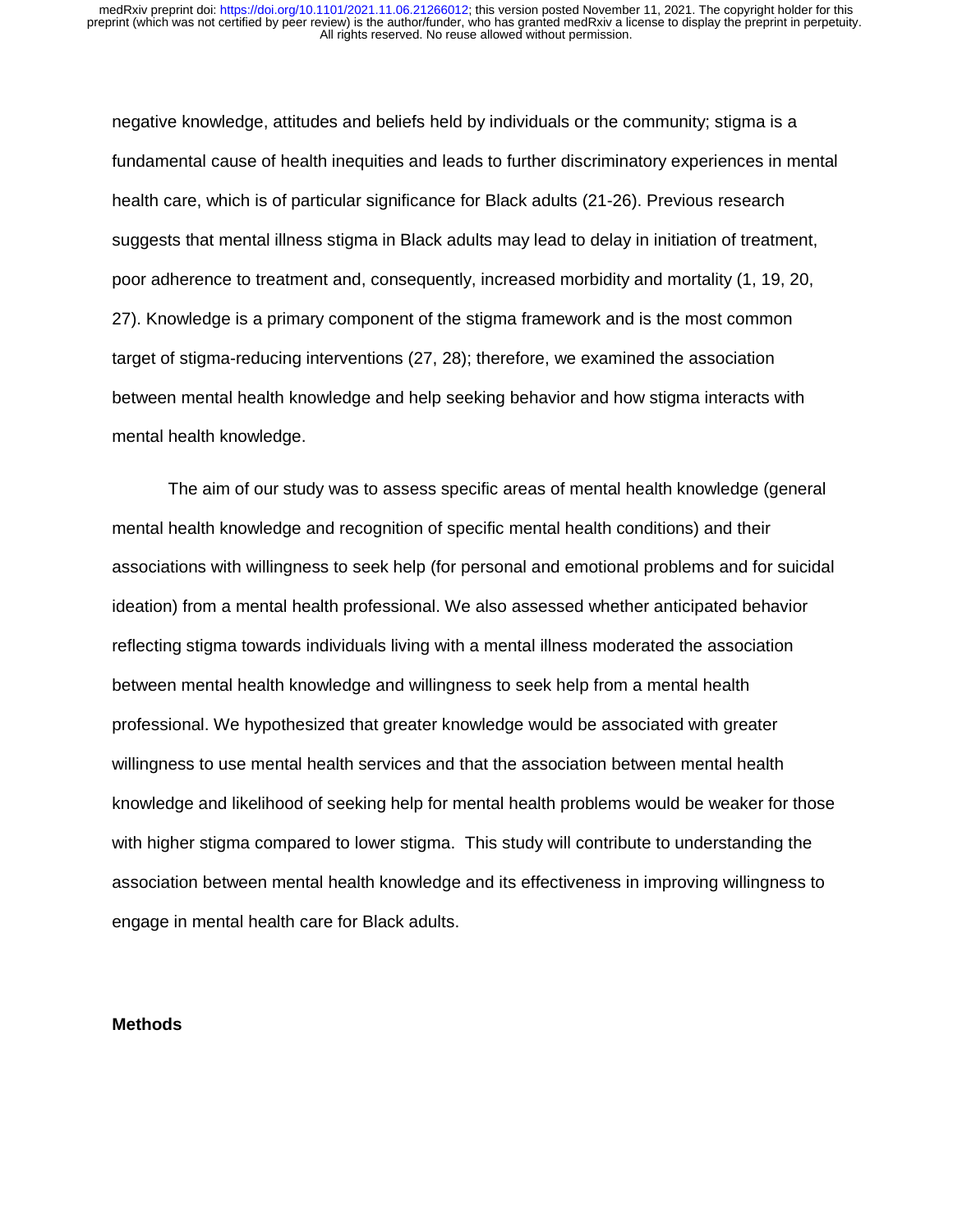Overview: In September-October 2020, we conducted an online cross-sectional survey among African-Americans, African immigrants, and Afro-Caribbean immigrants (n=262) in the United States. The convenience sample of participants was recruited using email and social media (Twitter and Facebook) in partnership with local community-based organizations (World Relief Chicago, the United African Organization, Refugee One) who shared the survey with their members. Eligibility was restricted to people who: 1) identified as Black, African-American, African or Afro-Caribbean; 2) were 18-65 years of age; 3) were residing in the United States at the time of the study; and 4) were English speaking. Participants completed informed consent procedures prior to study activities using the online consent forms and received \$25 compensation for their time. Data collection occurred after obtaining approval by the Institutional Review Board at Northwestern University (IRB ID #: STU00213136).

Assessments: We collected socio-demographic information including age, gender, race, ethnicity, marital status, education, employment status, income and insurance status.

The Mental Health Knowledge Schedule (MAKS) (29): The MAKS is composed of six questions about stigma-related mental health knowledge (knowledge about help-seeking, recognition, support, employment, treatment and recovery) and six questions designed to elicit whether the respondent can accurately identify common conditions as mental illnesses or not (depression, stress, schizophrenia, bipolar disorder, substance use disorders, grief). Each of the 12 items is scored on a 5-point Likert scale (ranging from "strongly disagree" to "strongly agree"); higher total scores represent greater knowledge. In our analysis, we summed the first six questions to calculate a general knowledge score (that could range from 6-30), which was then analyzed as a single variable. The other six questions about accurately identifying mental illnesses were analyzed as separate variables: respondents were categorized as being able to accurately identify mental illnesses if they strongly agreed that depression, schizophrenia, bipolar disorder and substance use disorder were mental illnesses and/or if they strongly agreed that stress and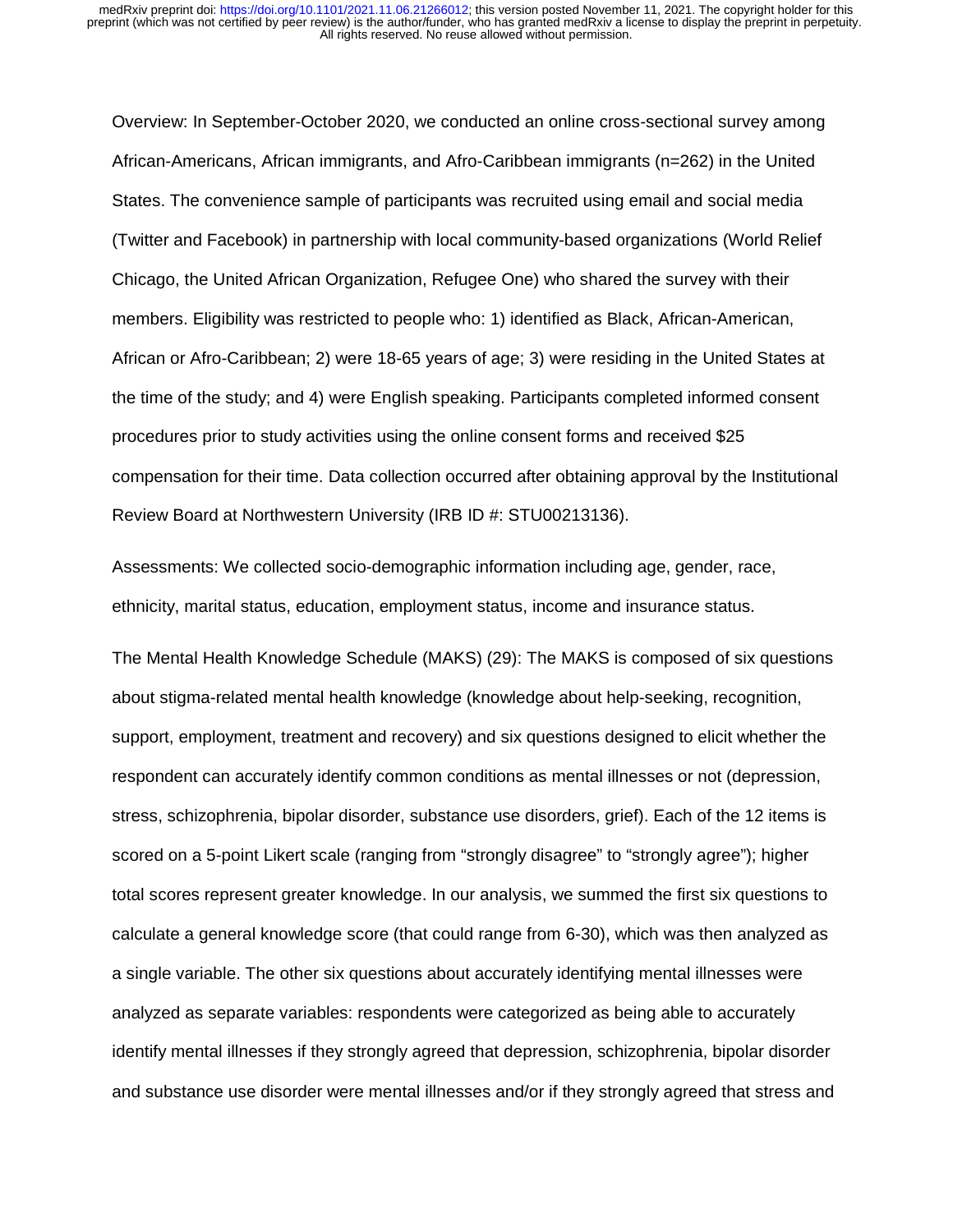grief were not mental illnesses. In population-based studies, the MAKS has demonstrated moderate to substantial test-retest and internal consistency reliability (30). In our study sample, the Cronbach's alpha for the knowledge score was 0.42.

The General Help-Seeking Questionnaire (GHSQ) (31): The GHSQ was designed to assess intentions to seek help from 11 different sources (e.g., partner, friend, or helpline) for two different mental health concerns (personal/emotional problems, suicidal ideation). Each item is scored on a 7-point Likert-type scale (ranging from "extremely unlikely" to "extremely likely"). For this study, we focused specifically on the two items that assessed intentions to seek help (for personal/emotional problems or for suicidal ideation) from mental health professionals such as counselors or psychologists.

Reported and Intended Behavior Scale (RIBS) (25): The RIBS measures the reported social distance from people with a mental health problem in the past, currently, and in the future. In this study we reported only the measure of stigma behavior in the future. The RIBS measures intended future behavior using four questions, each scored on a 5-point Likert-type scale (agree strongly to disagree strongly, with an option to answer don't know). Each question is phrased similarly to the following: "In the future, I would be willing to [live with/work with/be a neighbor to/have a close relationship with] someone with a mental health problem." The 4 items are summed to generate a total future intended behavior score that ranges from 4-20. In the original scale development studies, the RIBS subscale on intended behavior showed good test-retest and internal consistency reliability (25). In our study sample, the Cronbach's alpha was 0.67. Data Analysis: Summary data was calculated for the following variables: age group, gender, marital status, education, income, insurance, ethnicity, time in the US, and citizenship status. The percentage of respondents who believed that different conditions were mental illnesses was

also calculated. Additionally, the distribution of the likelihood of seeking help for a mental health problem from a mental health professional was examined.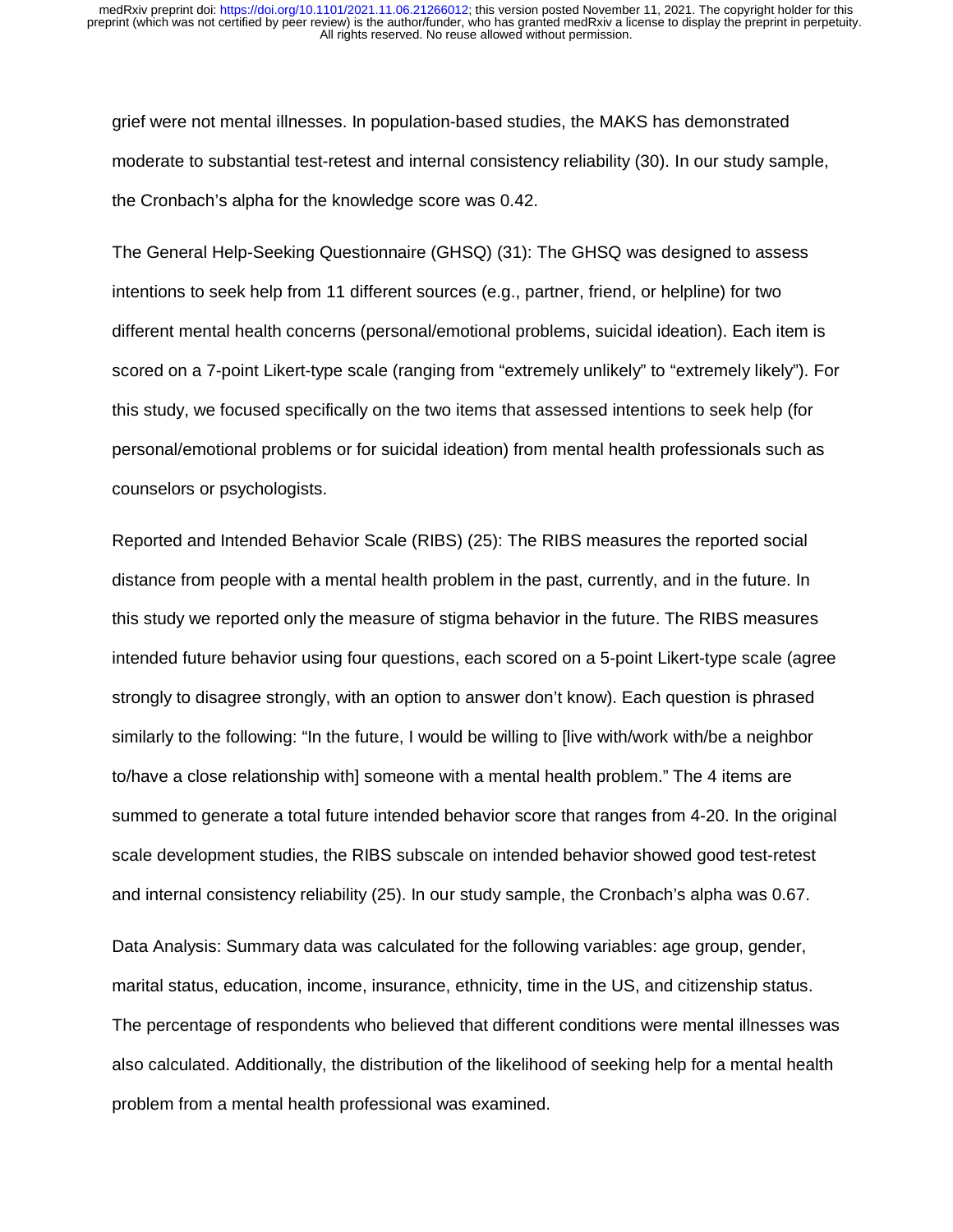In order to estimate the associations between mental health knowledge and willingness to seek help from mental health professionals, Gamma regression using generalized linear models in SAS Version 9.3 (SAS Institute Inc., Cary, NC, USA) was used. We specified two dependent variables: willingness to seek help from a mental health professional for a personal/emotional problem, and willingness to seek help from a mental health professional for suicidal thoughts. We fitted a series of gamma regression models alternately specifying the general knowledge score and the 6 variables accurately identifying conditions as mental illnesses as the explanatory variable of interest. For the relationship between the total mental health knowledge score and willingness outcome, the rate ratio (RR) represents the average change in willingness per unit change in the total mental health knowledge score. For the questions assessing study participants' beliefs about different conditions being mental illnesses, the RR represents how many times higher the willingness score is for those who believe the condition is a mental illness compared with those who do not. Univariable and multivariable-adjusted models (including age, education, and ethnicity as covariates) were fitted to the data. Thus we fitted a total of 28 regression models (7 unadjusted and 7 adjusted estimates for each of 2 outcomes).

We assessed future intended stigma behavior as a moderator of the relationship between mental health knowledge and willingness to seek mental health services. First we divided the sample into those with lower stigma (based on median score of 12 or less) and higher stigma scores (based on median score of greater than 12) according to their intended future stigma behavior (based on the RIBS scale). Then fitted the same regression models described above. Additionally, we fitted a regression model to the pooled sample that contained a product term between the low/high stigma variable and the knowledge questions to assess for a potential interaction.

### **Results**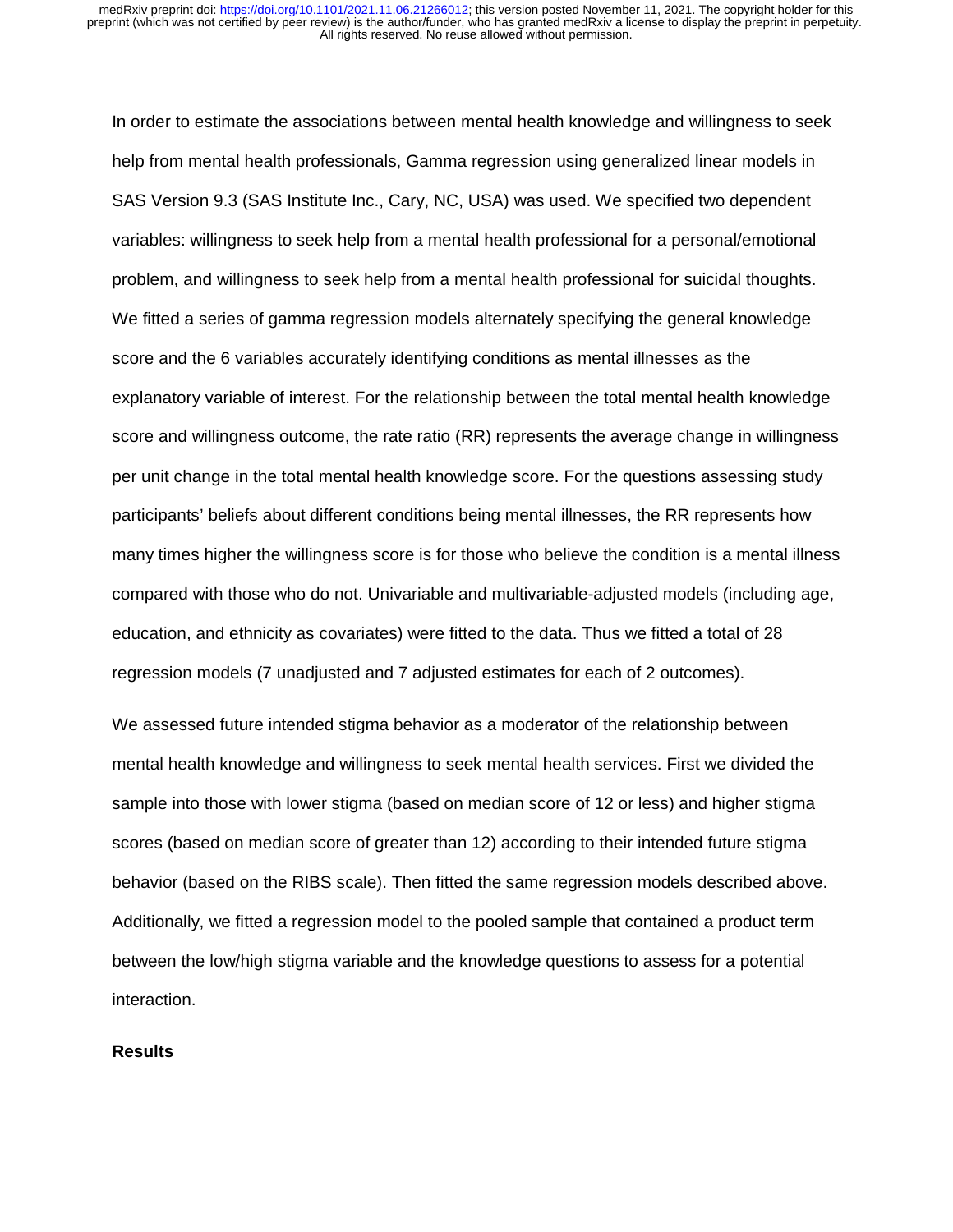Table 1 shows the demographic and sample characteristics of the participants. We also

report the mean willingness to seek mental health care from a mental health professional.

| <b>Demographic characteristics</b>           | n              | $\%$  |
|----------------------------------------------|----------------|-------|
| Age                                          |                |       |
| 18-34                                        | 159            | 60.69 |
| 35-65                                        | 103            | 39.31 |
| Gender                                       |                |       |
| Male                                         | 147            | 56.11 |
| Female                                       | 115            | 43.89 |
| <b>Marital status</b>                        |                |       |
| Married                                      | 166            | 63.36 |
| Unmarried, living with a<br>romantic partner | 45             | 17.18 |
| Never married                                | 29             | 11.07 |
| Separated                                    | $\overline{7}$ | 2.67  |
| <b>Divorced</b>                              | 14             | 5.34  |
| Widowed                                      | $\mathbf 1$    | 0.38  |
| Education                                    |                |       |
| Less than high school                        | 5              | 1.91  |
| High school diploma / GED                    | 44             | 16.79 |
| Trade school/vocational school               | 38             | 14.50 |
| Some college, no degree                      | 89             | 33.97 |
| 2 year college                               | 40             | 15.27 |
| 4-year college degree                        | 39             | 14.89 |
| Master's degree                              | 4              | 1.53  |
| Doctoral degree                              | 3              | 1.15  |
| Income                                       |                |       |
| \$9,999 or less                              | 15             | 5.73  |
| \$10,000 to \$29,999                         | 100            | 38.17 |
| \$30,000 to \$49,999                         | 116            | 44.27 |
| \$50,000 or more                             | 31             | 11.83 |
| Insurance                                    |                |       |
| None                                         | 59             | 22.52 |
| Public Insurance                             | 147            | 56.11 |
| Private                                      | 56             | 21.37 |
| Ethnicity                                    |                |       |
| African                                      | 49             | 18.70 |
| African American                             | 199            | 75.95 |

**Table 1. Descriptive demographics and sample characteristics**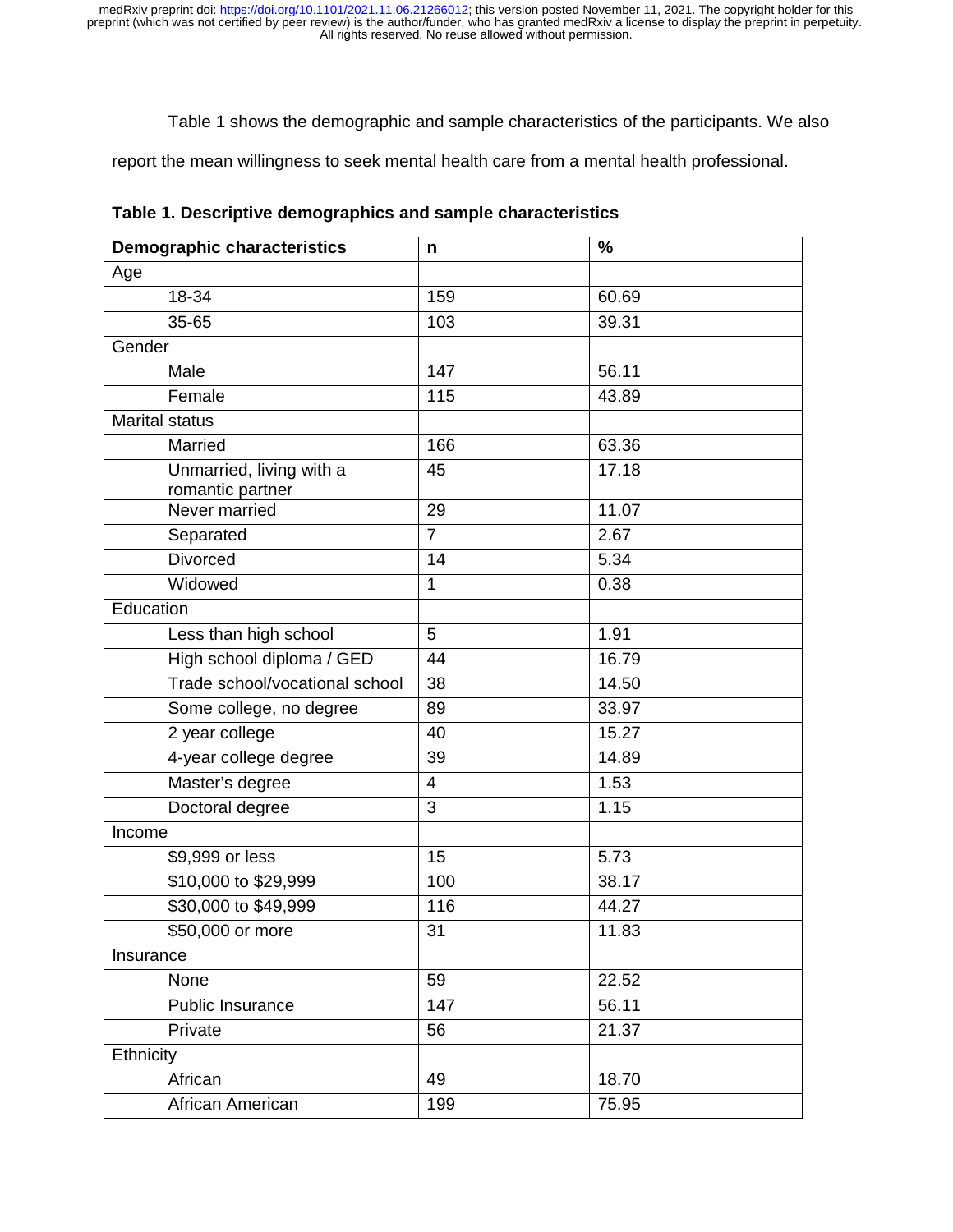| Afro-Caribbean                                                   | 13                    | 4.96             |
|------------------------------------------------------------------|-----------------------|------------------|
| Other                                                            | 1                     | 0.38             |
| Length of time in U.S.                                           |                       |                  |
| Less than 2 years                                                | 6                     | 2.29             |
| 2 to 5 years                                                     | 37                    | 14.12            |
| 6 to 10 years                                                    | 72                    | 27.48            |
| More than 10 years                                               | 147                   | 56.11            |
| Citizenship status                                               |                       |                  |
| Citizen                                                          | 199                   | 75.95            |
| Non-citizen                                                      | 63                    | 24.05            |
| <b>Recognition of specific conditions</b><br>as a mental illness | n                     | $\frac{9}{6}$    |
|                                                                  |                       |                  |
| Identified "drug addiction" as a<br>mental illness               | 99                    | 37.79            |
| Identified depression as a<br>mental illness                     | 113                   | 43.51            |
| Identified schizophrenia as a<br>mental illness                  | 124                   | 47.33            |
| Identified bipolar disorder as a<br>mental illness               | 133                   | 50.76            |
| Willingness to seek help from                                    | <b>Mean (Standard</b> | P-value for mean |
| mental health professional                                       | Deviation)            | difference       |
| For personal or emotional<br>problems<br>For suicidal ideation   | $3.0$ (SD=1.5)        | 0.440            |

## **Primary Analysis**

## **Table 2. Primary and adjusted analyses**

| Knowledge about<br>mental health and<br>specific conditions | If you were having a personal or emotional<br>problem, how likely is it that you would seek<br>help from a mental health professional? | <b>Predicted</b><br>score 25%<br>percentile of<br>general<br>knowledge | <b>Predicted</b><br>score 75%<br>percentile of<br>general<br>knowledge |      |
|-------------------------------------------------------------|----------------------------------------------------------------------------------------------------------------------------------------|------------------------------------------------------------------------|------------------------------------------------------------------------|------|
|                                                             | <b>RR (95% CI)</b>                                                                                                                     | P-value                                                                |                                                                        |      |
|                                                             | <b>General knowledge</b>                                                                                                               |                                                                        |                                                                        |      |
| <b>General knowledge</b>                                    | 1.06 (1.04, 1.07)                                                                                                                      | $< 0.001*$                                                             | 2.50                                                                   | 3.45 |
| General knowledge,<br>adjusted                              | $< 0.001*$<br>1.06 (1.04, 1.07)                                                                                                        |                                                                        | 2.88                                                                   | 3.98 |
|                                                             |                                                                                                                                        |                                                                        |                                                                        |      |
| <b>Depression</b>                                           | 1.19 (1.06, 1.34)                                                                                                                      | $0.004*$                                                               |                                                                        |      |
| <b>Depression adjusted</b>                                  | 1.19(1.06, 1.33)                                                                                                                       | $0.003*$                                                               |                                                                        |      |
| <b>Stress</b>                                               | 0.90(0.79, 1.02)                                                                                                                       | 0.084                                                                  |                                                                        |      |
| <b>Stress adjusted</b>                                      | 0.90(0.79, 1.01)                                                                                                                       | 0.082                                                                  |                                                                        |      |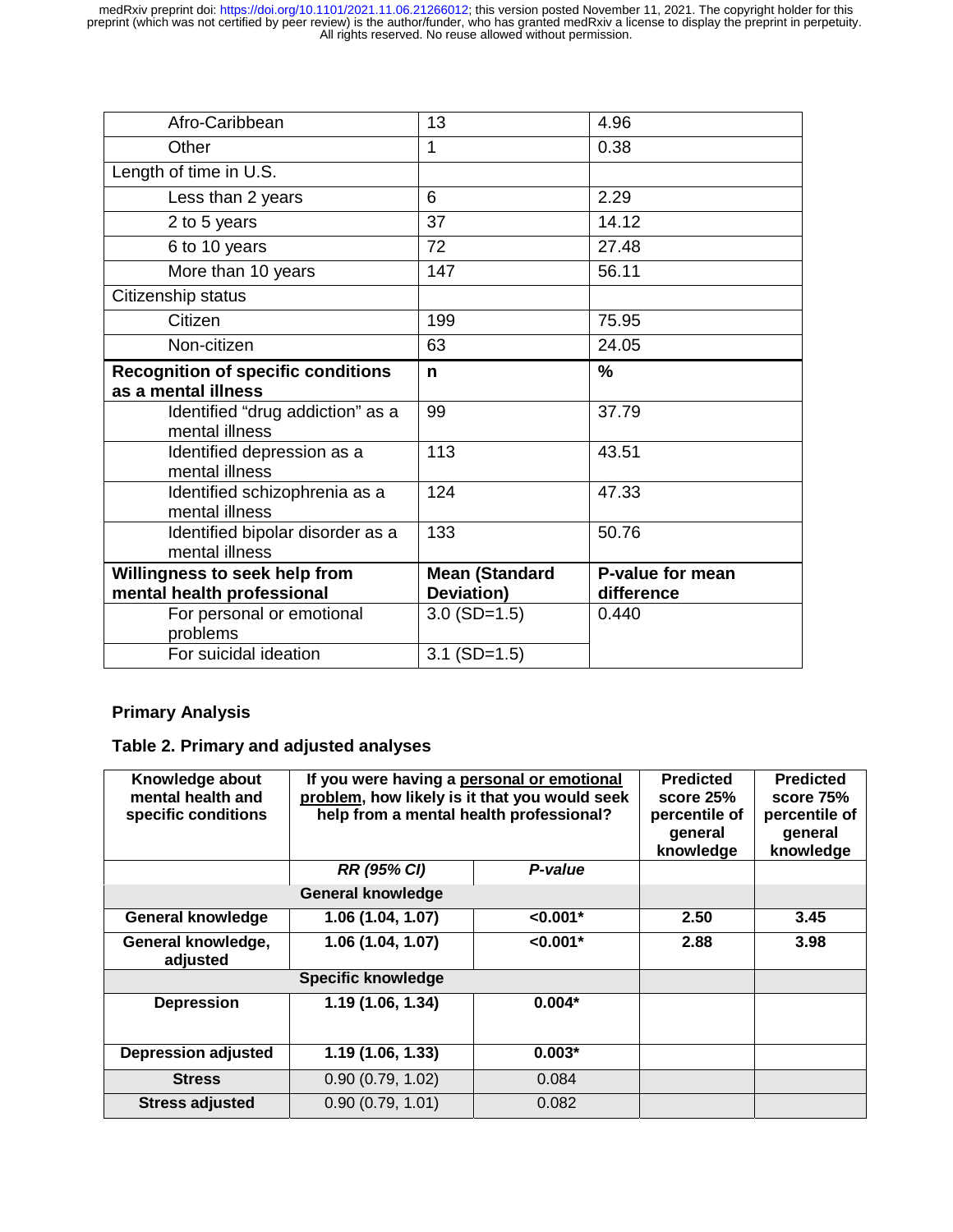| Schizophrenia                     | 1.29(1.15, 1.45)         | $< 0.001*$      |      |      |
|-----------------------------------|--------------------------|-----------------|------|------|
| Schizophrenia<br>adjusted         | 1.26(1.12, 1.41)         | $< 0.001*$      |      |      |
| <b>Bipolar</b>                    | 1.25(1.12, 1.41)         | $0.001*$        |      |      |
| <b>Bipolar adjusted</b>           | 1.22(1.09, 1.37)         | $0.001*$        |      |      |
| <b>Drug addiction</b>             | 1.26(1.11, 1.42)         | $< 0.001*$      |      |      |
| <b>Drug addiction</b><br>adjusted | 1.22(1.08, 1.38)         | $0.001*$        |      |      |
| Grief                             | 0.91(0.81, 1.03)         | 0.146           |      |      |
| <b>Grief adjusted</b>             | 0.91(0.81, 1.03)         | 0.136           |      |      |
|                                   |                          |                 |      |      |
|                                   | RR (95% CI)              | P-value         |      |      |
|                                   | <b>General knowledge</b> |                 |      |      |
| <b>General knowledge</b>          | 1.05(1.03, 1.06)         | $< 0.001*$      | 2.57 | 3.38 |
| General knowledge,<br>adjusted    | 1.05(1.03, 1.06)         | $\sqrt{0.001*}$ | 2.68 | 3.53 |
|                                   |                          |                 |      |      |
| <b>Depression</b>                 | 1.11(0.98, 1.26)         | 0.090           |      |      |
| <b>Depression adjusted</b>        | 1.11(0.99, 1.26)         | 0.085           |      |      |
| <b>Stress</b>                     | 0.86(0.76, 0.98)         | $0.024*$        |      |      |
| <b>Stress adjusted</b>            | 0.86(0.76, 0.98)         | $0.021*$        |      |      |
| Schizophrenia                     | 1.28(1.13, 1.44)         | $\sqrt{0.001*}$ |      |      |
| Schizophrenia<br>adjusted         | 1.28(1.14, 1.45)         | $< 0.001*$      |      |      |
| <b>Bipolar</b>                    | 1.29(1.15, 1.46)         | $< 0.001*$      |      |      |
| <b>Bipolar adjusted</b>           | 1.28(1.14, 1.45)         | $< 0.001*$      |      |      |
| <b>Drug addiction</b>             | 1.21 (1.07, 1.37)        | $0.003*$        |      |      |
| <b>Drug addiction</b><br>adjusted | 1.21(1.07, 1.38)         | $0.003*$        |      |      |
| <b>Grief</b>                      | 0.93(0.82, 1.06)         | 0.290           |      |      |
| <b>Grief adjusted</b>             | 0.92(0.81, 1.05)         | 0.236           |      |      |

**\* Each row represents the output from a single regression model. Adjusted models include age, education and ethnicity as covariates. Significant values p > 0.05\*** 

*The association between general mental health knowledge and willingness to seek help from a mental health professional* 

After adjustment for age, education and ethnicity, a one-unit increase in mental health

knowledge was associated with an increased probability of the average likelihood of seeking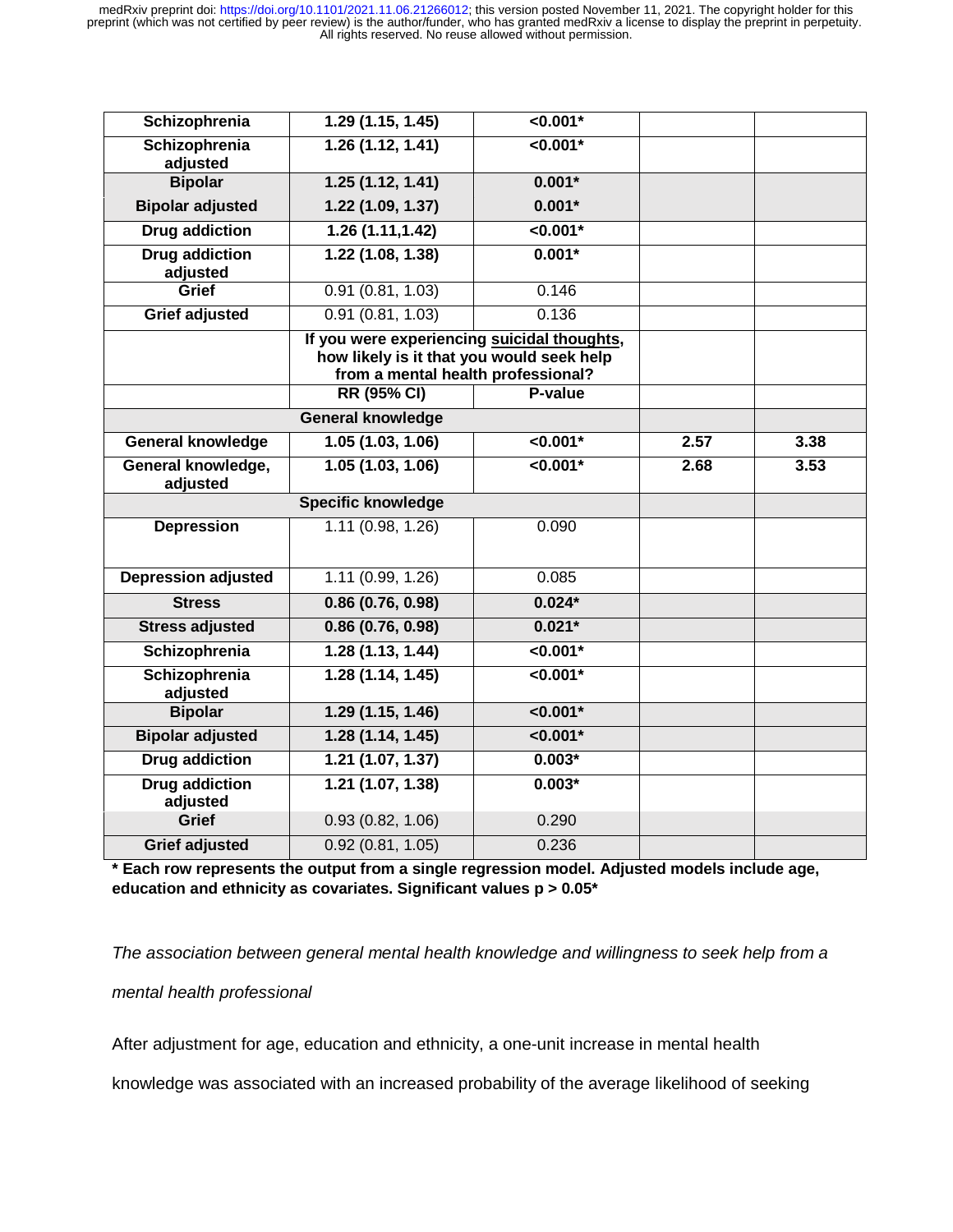help from a mental health professional for personal or emotional problems (RR = 1.06 per point, CI:  $1.04 - 1.07$ ,  $p < 0.001$ ). Stated differently, a study participant whose mental health knowledge was at the 25th percentile of the sample (14) had a predicted mean willingness level of 2.88 willingness to seek help from a mental health professional, whereas a study participant at the 75th percentile of mental health knowledge (20) had a mean of 3.98 willingness to seek help. Thus, an interquartile shift in mental health knowledge was associated with a 1.10 point difference in willingness to seek help, or a 38.19% change relative to the predicted mean willingness to seek help at the  $25<sup>th</sup>$  percentile of mental health knowledge. The estimated association between mental health knowledge and seeking help from a mental health professional for suicidal ideation was similar ( $RR = 1.06$  per point, CI:  $1.04 - 1.07$ ,  $p < 0.001$ ). Stated differently, a study participant whose mental health knowledge was at the 25th percentile of the sample (14) had a predicted mean level willingness of 2.68 to seek help from a mental health professional, whereas a study participant at the 75th percentile of mental health knowledge (20) had a mean of 3.53 willingness to seek help. Thus, an interquartile shift in mental health knowledge was associated with a 0.85 point difference in willingness to seek help, or a 31.72% change relative to the predicted mean willingness to seek help at the 25th percentile of mental health knowledge.

# *Recognition of specific mental illness conditions and its association with seeking help from mental health professionals (adjusted analysis)*

After adjusting for age, education and ethnicity, those who endorsed that depression is a mental illness were more likely to report willingness to seek help from a mental health professional for personal or emotional problems, compared to those who did not endorse that depression is a mental illness (RR = 1.19, CI: 1.06 – 1.33,  $p = 0.003$ ). Participants who recognized that schizophrenia, bipolar disorder, and drug addiction are mental illnesses were also more likely to report willingness to seek help for personal or emotional problems (RRs ranged from 1.22-1.26;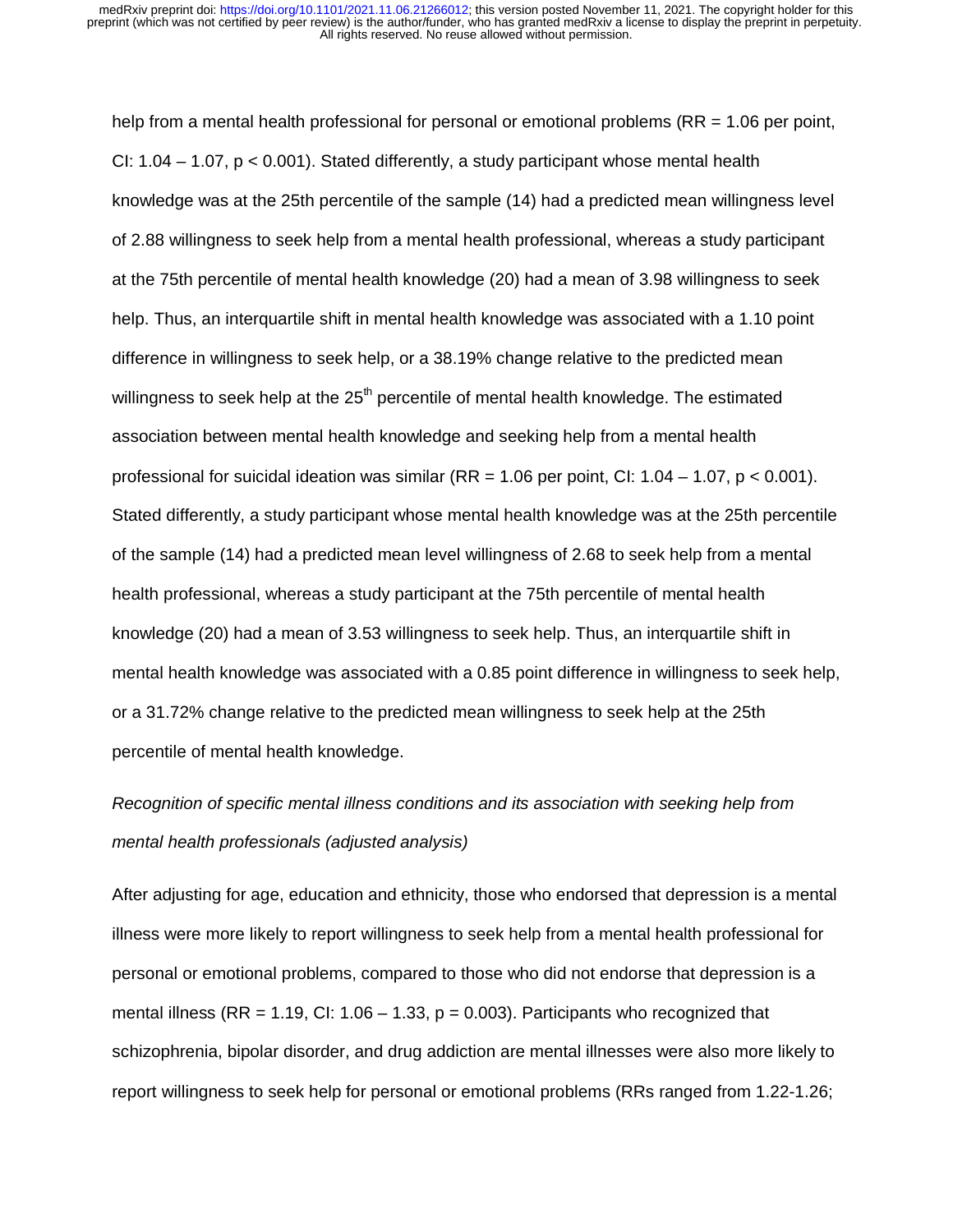all P<0.001). Participants who endorsed schizophrenia, bipolar disorder, and drug addiction are mental illnesses were more likely to report willingness to seek help for suicidal ideation (RRs ranged from 1.21-1.28; P-values ranged from 0.003 to <0.001). In contrast, respondents who accurately endorsed stress is not a mental illness had a decreased likelihood (14% less likely) to report willingness to seek help from a mental health professional for suicidal ideation  $(RR=0.86, C1: 0.76 - 0.98, p = 0.021).$ 

#### *Future Intended Stigma Behavior as an effect modifier*

In our assessment of future stigma behavior as a moderator of the relationship between mental health knowledge and willingness to seek help, the interaction model did not yield statistically significant p-values (see table 3 in Appendix).

### **Discussion**

Our main finding was that there was a positive correlation between mental health knowledge and willingness to seek help from mental health professionals among Black adults after adjusting for age, education and ethnicity. Previous studies show that among Black adults, the conceptualization of mental illness has an influence on willingness to engage in help seeking behavior (1, 32). However, the specific association between mental health knowledge and use of mental health services among Black adults remains understudied (33, 34). The complexity of this relationship is exemplified in a study by Anglin and colleagues, in which the authors showed that Black people were more likely to believe that mental health professionals could help individuals with mental illness compared to white people but also more likely to believe mental illness would resolve without treatment (35), thus leading to delayed help seeking, disability and increased morbidity and mortality associated with poorly treated mental illness (1, 32, 36, 37). Notably, the perceived severity and knowledge of specific mental illnesses influenced anticipated treatment seeking behavior (35).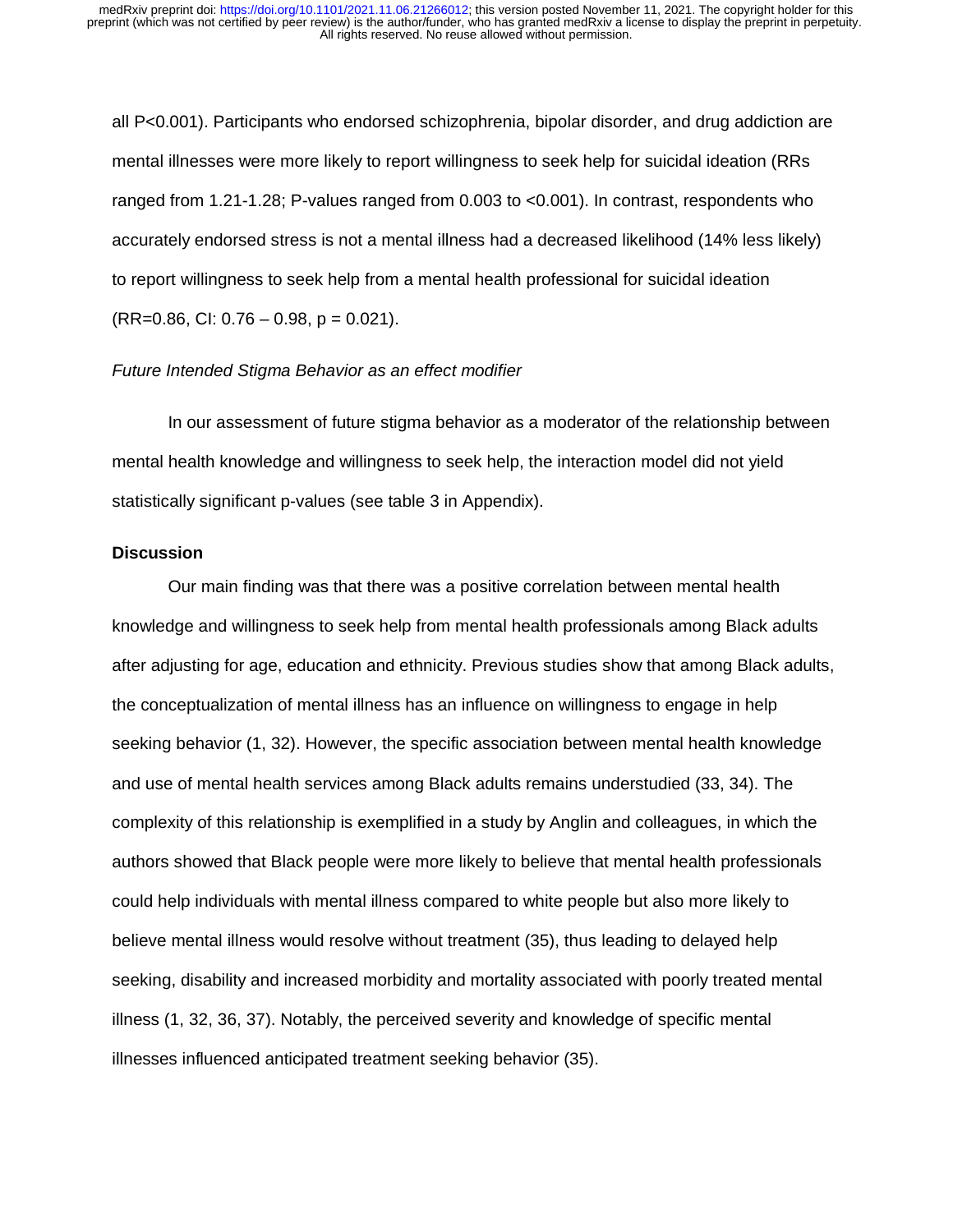The specific recognition of mental illness is more strongly associated with greater willingness to use of mental health services compared to general knowledge about mental health. In particular, the specific knowledge of schizophrenia as a mental illness was associated with greater likelihood to be willing to use mental health services for personal and emotional problems. This is likely because knowledge about severe mental illness such as schizophrenia may be linked to an understanding of the need and value of professional mental health services (38), compared to knowledge about depression, commonly perceived to be less severe than schizophrenia (39). Previous studies show that people with schizophrenia are perceived as more dangerous and less likely to recover and this is even more pronounced for Black adults (40), whereas depression is seen more favorably in terms of severity and potential for recovery (39, 41). These perceptions may explain why in our study greater knowledge about schizophrenia was associated with greater use of mental health services for personal and emotional problems.

In our assessment of use of mental health services for suicidal ideation, the willingness to use mental health services was greatest for schizophrenia and bipolar disorder and lower for substance use disorder and no significant association was shown for depression. One hypothesis for these differences is twofold; on the one hand, in reference to specific knowledge about schizophrenia and bipolar disorder, the need for mental health services for suicidal ideation was greater than for personal or emotional problems. On the other hand, the perceived severity of schizophrenia and bipolar disorder as mental illnesses is greater than for depression or substance use disorder. Schizophrenia and bipolar disorder are known to carry an increased risk of suicide (8-30 times higher than the general population) and suicide attempts (42, 43), public campaigns present these illness as more severe than other mental illnesses (39).

While substance use disorder was also associated with willingness to use mental health services, for suicidal ideation, the likelihood to use services was lower for substance use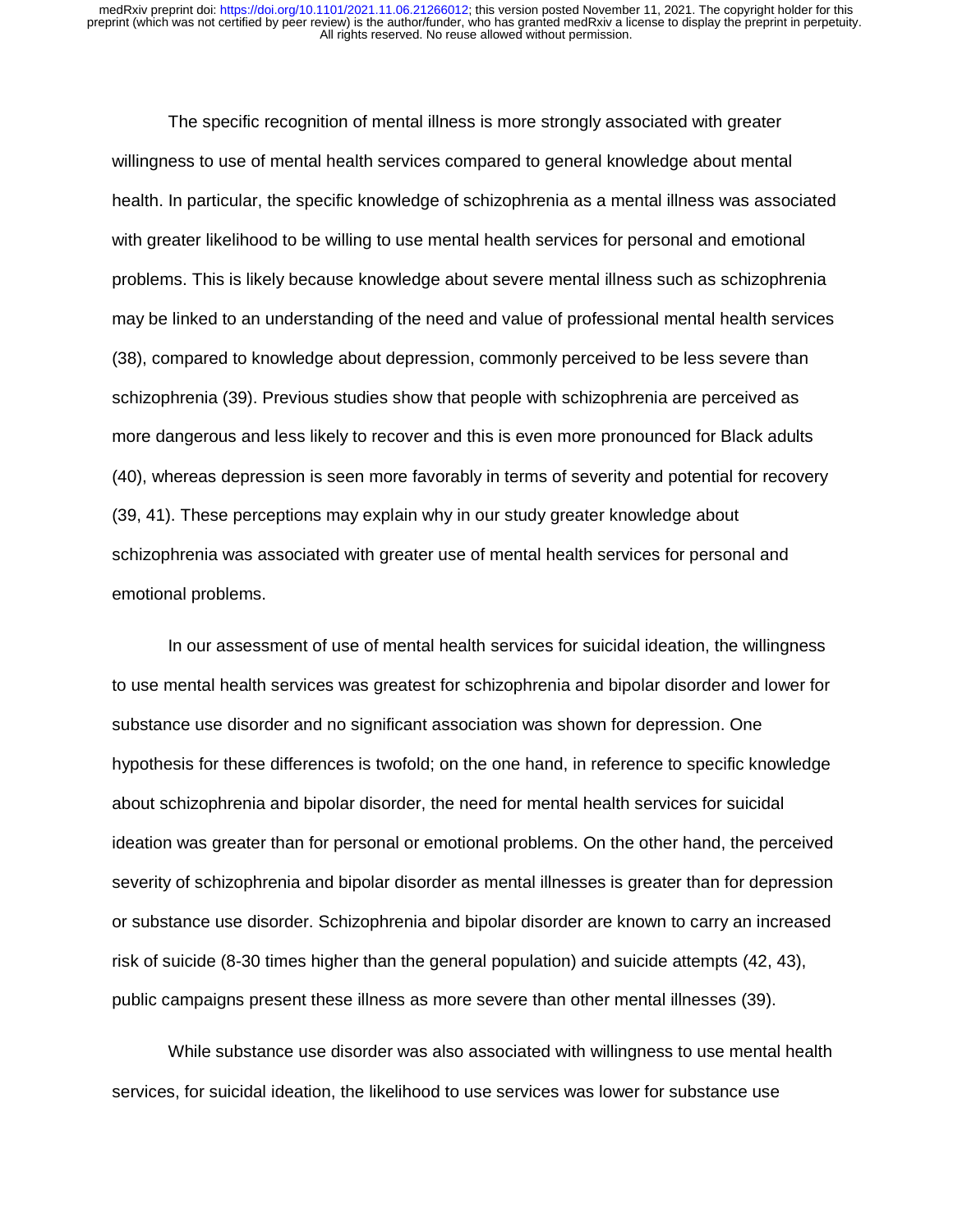disorder compared to schizophrenia and bipolar disorder. One explanation for this is that schizophrenia and bipolar disorder are more specific conditions than substance use disorder which includes several different illnesses that carry varying levels of perceived severity. Substance use disorder encompasses a wide variation of illnesses such as cocaine use disorder, opiate use disorder, cannabis use disorder and alcohol use disorder. Cocaine use disorder and opiate use disorder are perceived as more severe than alcohol or cannabis use disorder by the general public (44). Substance use disorder is often perceived as self-inflicted, hence there may be less perceived need for mental health services given the perceived role of will power. One study showed respondents held significantly more negative views of people with substance use disorder and were more skeptical of the effectiveness of mental health services for substance use disorder (45). Among Black adults, substance use disorder may be less associated with willingness to use mental health services because of the linkage between substance use disorder and criminalization of Black adults. Studies show that Black adults are disproportionately criminalized for substance use compared to white adults (46, 47).

In the association between knowledge of mental illness and willingness to use mental health services, we found high compared to low stigma did not have a moderating effect across knowledge areas. It is important to note that stigma reducing interventions target knowledge, attitudes and behavior. Given that stigma incorporates a dimension of knowledge (27, 28), it is possible that in our study because our measure of future intended stigma behavior does not incorporate specific knowledge as a component, we did not find stigma had a significant moderating effect on the primary association examined. The use of mental health services and its association with stigma is nuanced and requires further study, including a more nuanced understanding of knowledge as a component of stigma (for example, specific knowledge of the perceived illness severity and perceived course of specific mental illnesses).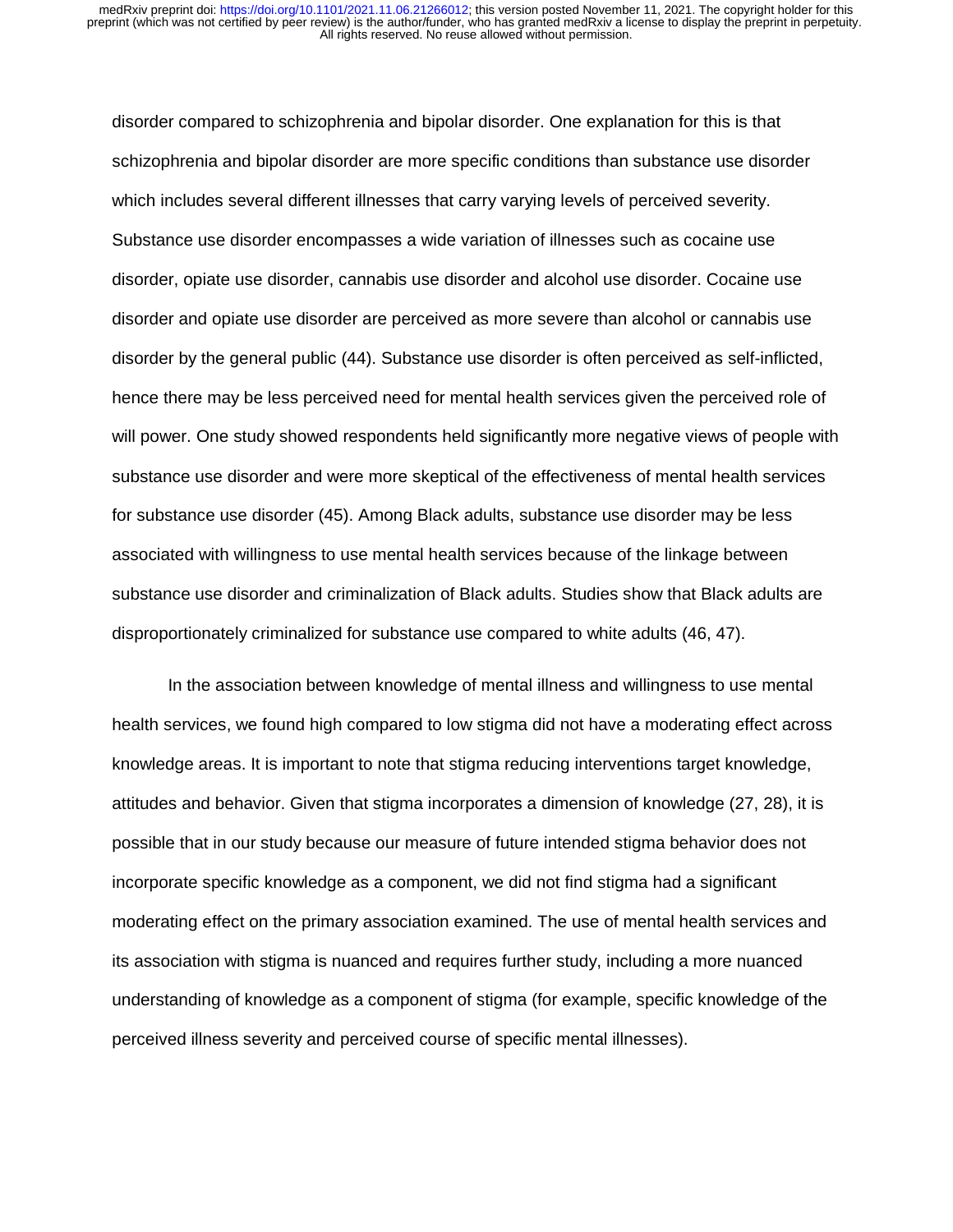Despite the severity of suicidal ideation, a strong risk factor for suicide attempt and suicide, there were no statistically significant mean differences between willingness to seek help for personal and emotional problems compared to seeking help for suicidal ideation. We expected a greater willingness to seek help for suicidal ideation (often a psychiatric emergency) across the independent variables of mental health knowledge but this was not consistently seen in our findings. There are low rates of mental health service use among Black adults (8, 9, 35), and some studies show lower likelihood to report suicidality to mental health providers due to medical mistrust among Black people (48-50). Therefore, based on our findings, building specific knowledge around mental health conditions, the specific conditions and spectrum of illnesses and the need for mental health service intervention for suicidality is critical among Black adults.

### **Study limitations**

This study was a cross sectional observational study, future studies would be needed to further assess longitudinal relationships between knowledge building and willingness to use mental health services over time. We present on 262 Black adults, while a modest sized study, previous studies that assess similar relationships across race and ethnicity tend to have low representation of Black adults with even smaller numbers than represented in this study (51, 52), we also present on a diverse representation of Black adults who identify as African Americans, African immigrants and Afro-Caribbean immigrants. We assessed one form of stigma behavior related to future intended stigmatization, it would be helpful to also analyze in future studies, other forms of stigma (self, experienced, anticipated, internalized or perceived) towards further assessing the moderating effect (53-58), if any, of stigmatization of mental illness. Our focus on one form of stigma related behavior in our assessment was because changing behavior is essential to improved engagement in care and we sought to reduce participant burden in the length of the questionnaire. Although, we did not measure actual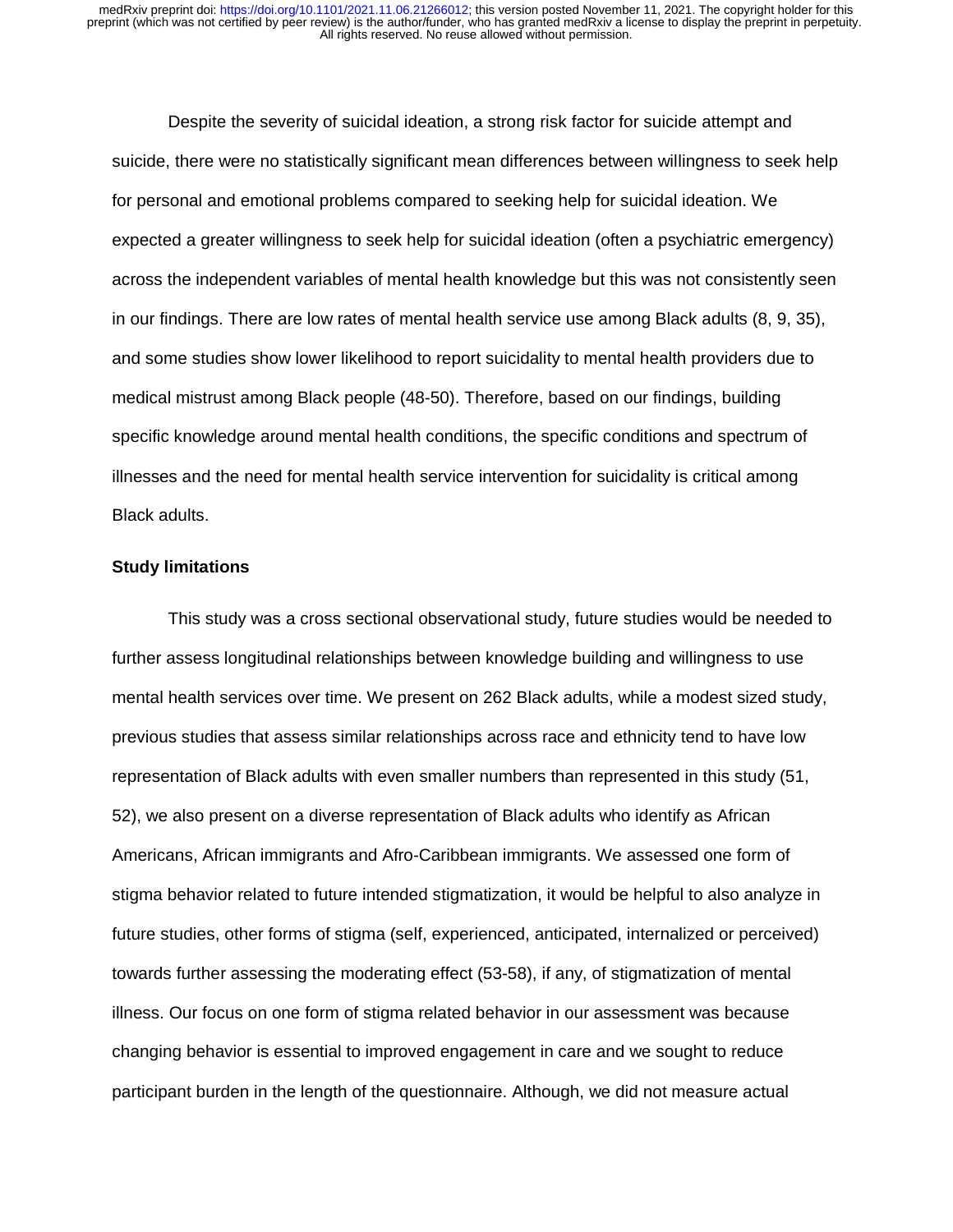behavior, we did measure future intended stigma behavior. Future studies would also benefit from a direct comparison between the effect of general knowledge and specific knowledge.

### **Conclusion**

These results have implications for how we build knowledge enhancing interventions that tend to focus on increasing knowledge about mental illness and optimizing engagement in mental health treatment in routine clinical care. Interventions that seek to increase specific knowledge may have better outcomes in improving utilization of mental health services by focusing on recognition of specific conditions, illness course, severity and risk of untreated mental illnesses. Given there are worse outcomes for Black adults around delayed treatment leading to increased chronic disability, higher rates of use of inpatient services due to severity at presentation and overall morbidity (5-9), our study highlights specific areas of knowledge that may serve as effective targets in construction of knowledge building interventions towards improved mental health outcomes for Black adults. In addition, while stigma behavior is important to address, we highlight the connection between knowledge and behavior related to use of mental health service may preclude stigma behavior as a barrier to mental health services. There are several implications highlighted for enhancing community education, public health awareness and optimization of engagement in mental health services for Black adults.

### **References**

1. Ward EC, Wiltshire JC, Detry MA, Brown RL. African American men and women's attitude toward mental illness, perceptions of stigma, and preferred coping behaviors. Nurs Res. 2013;62(3):185-94.

2. Breslau J, Aguilar-Gaxiola S, Kendler KS, Su M, Williams D, Kessler RC. Specifying race-ethnic differences in risk for psychiatric disorder in a USA national sample. Psychological Medicine. 2006;36(1):57-68.

3. Sheehan AE, Walsh RFL, Liu RT. Racial and ethnic differences in mental health service utilization in suicidal adults: A nationally representative study. J Psychiatr Res. 2018;107:114-9. 4. Luebbert R, Perez A. Barriers to Clinical Research Participation Among African Americans. J Transcult Nurs. 2016;27(5):456-63.

5. O'Connor M, Casey L. The Mental Health Literacy Scale (MHLS): A new scale-based measure of mental health literacy. Psychiatry Res. 2015;229(1-2):511-6.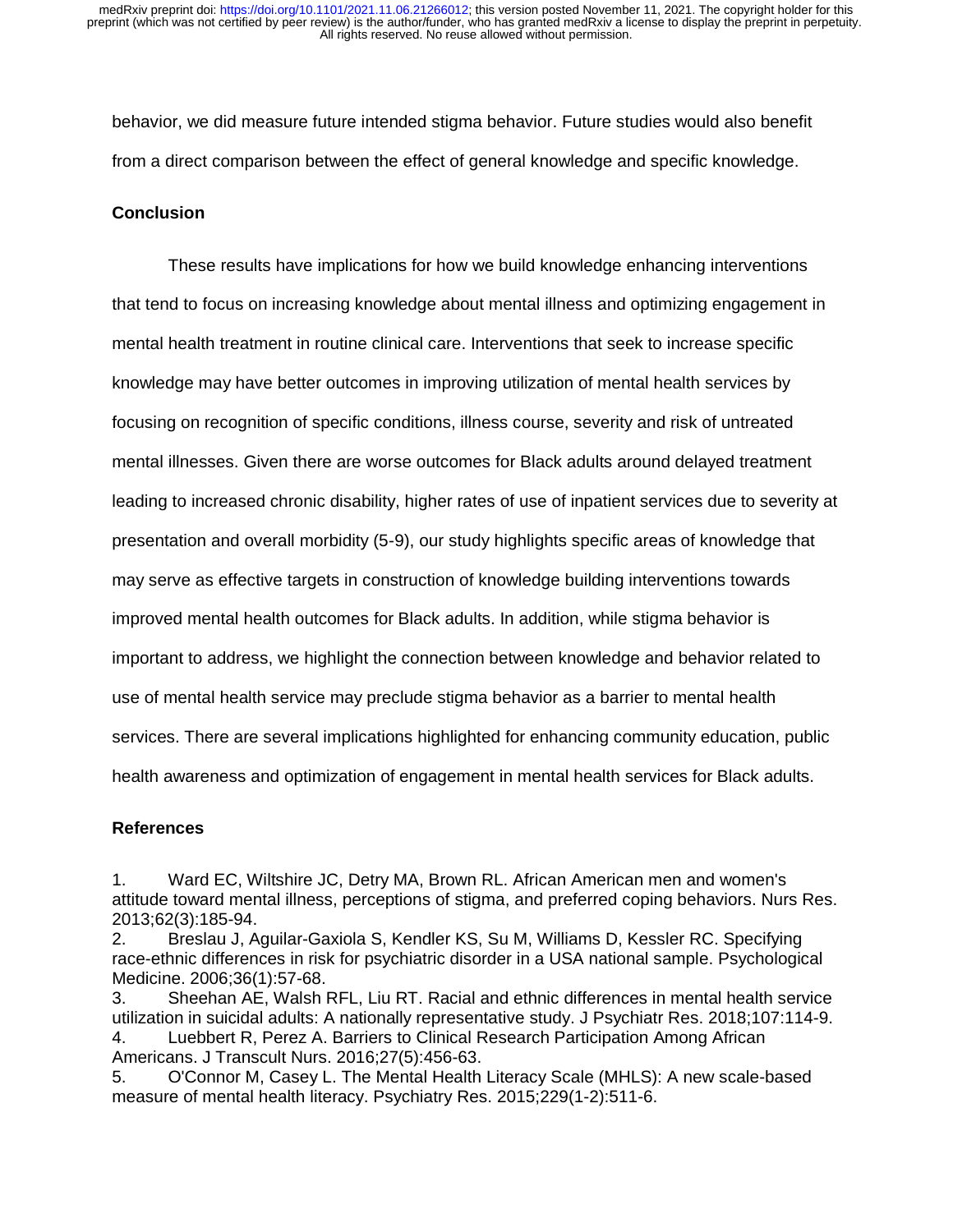6. Jorm AF. Mental health literacy. Public knowledge and beliefs about mental disorders. Br J Psychiatry. 2000;177:396-401.

7. Breland-Noble AM, Wong MJ, Childers T, Hankerson S, Sotomayor J. Spirituality and religious coping in African American youth with depressive illness. Ment Health Relig Cult. 2015;18(5):330-41.

8. DeFreitas SC, Crone T, DeLeon M, Ajayi A. Perceived and Personal Mental Health Stigma in Latino and African American College Students. Frontiers in Public Health. 2018;6(49). 9. Henning-Smith C, Shippee TP, McAlpine D, Hardeman R, Farah F. Stigma,

Discrimination, or Symptomatology Differences in Self-Reported Mental Health Between US-Born and Somalia-Born Black Americans. American Journal of Public Health. 2013;103(5):861- 7.

10. Babitsch B, Gohl D, von Lengerke T. Re-revisiting Andersen's Behavioral Model of Health Services Use: a systematic review of studies from 1998-2011. Psychosoc Med. 2012;9:Doc11.

11. Andersen RM. Revisiting the behavioral model and access to medical care: does it matter? J Health Soc Behav. 1995;36(1):1-10.

12. Fortin M, Bamvita JM, Fleury MJ. Patient satisfaction with mental health services based on Andersen's Behavioral Model. Can J Psychiatry. 2018;63(2):103-14.

13. Graham A, Hasking P, Brooker J, Clarke D, Meadows G. Mental health service use among those with depression: an exploration using Andersen's Behavioral Model of Health Service Use. J Affect Disord. 2017;208:170-6.

14. Pilar MR, Cunningham-Williams RM, Williams Woodson SL. Does the Andersen Behavioral Model of Health Services Use predict college students' use of on-campus mental health services? J Am Coll Health. 2020;68(6):631-43.

15. Bond K, Anderson IM. Psychoeducation for relapse prevention in bipolar disorder: a systematic review of efficacy in randomized controlled trials. Bipolar Disord. 2015;17(4):349-62. 16. Xia J, Merinder LB, Belgamwar MR. Psychoeducation for schizophrenia. Cochrane Database Syst Rev. 2011;2011(6):Cd002831.

17. Mak WWS, Chan RCH, Yau SSW. Brief Psychoeducation Program to Enhance Recovery Knowledge and Attitudes of Mental Health Service Providers and Users: Randomized Controlled Trials. Adm Policy Ment Health. 2019;46(2):200-8.

18. Hadlaczky G, Hökby S, Mkrtchian A, Carli V, Wasserman D. Mental Health First Aid is an effective public health intervention for improving knowledge, attitudes, and behaviour: a meta-analysis. Int Rev Psychiatry. 2014;26(4):467-75.

19. Vinson ES, Abdullah T, Brown TL. Mental Illness Stigma Intervention in African Americans: Examining Two Delivery Methods. J Nerv Ment Dis. 2016;204(5):400-3.

20. Rao D, Feinglass J, Corrigan P. Racial and Ethnic Disparities in Mental Illness Stigma. The Journal of Nervous and Mental Disease. 2007;195(12):1020-3.

21. Link BG, Phelan JC. Stigma and its public health implications. The Lancet. 2006;367(9509):528-9.

22. Lucas JW, Phelan JC. Stigma and Status: The Interrelation of Two Theoretical Perspectives. Soc Psychol Q. 2012;75(4):310-33.

23. Corrigan PW, Morris SB, Michaels PJ, Rafacz JD, Rüsch N. Challenging the Public Stigma of Mental Illness: A Meta-Analysis of Outcome Studies. Psychiatric Services. 2012;63(10):963-73.

24. Wang Z, Chen H, Koenig H, Phillips MR. Relationship of religiosity to mental health literacy, stigma, social distance, and occupational restrictiveness in Ningxia Province, China. Mental health, religion & culture. 2019;22(4):400-15.

25. Evans-Lacko S, Rose D, Little K, Flach C, Rhydderch D, Henderson C, et al. Development and psychometric properties of the reported and intended behaviour scale (RIBS): a stigma-related behaviour measure. Epidemiol Psychiatr Sci. 2011;20(3):263-71.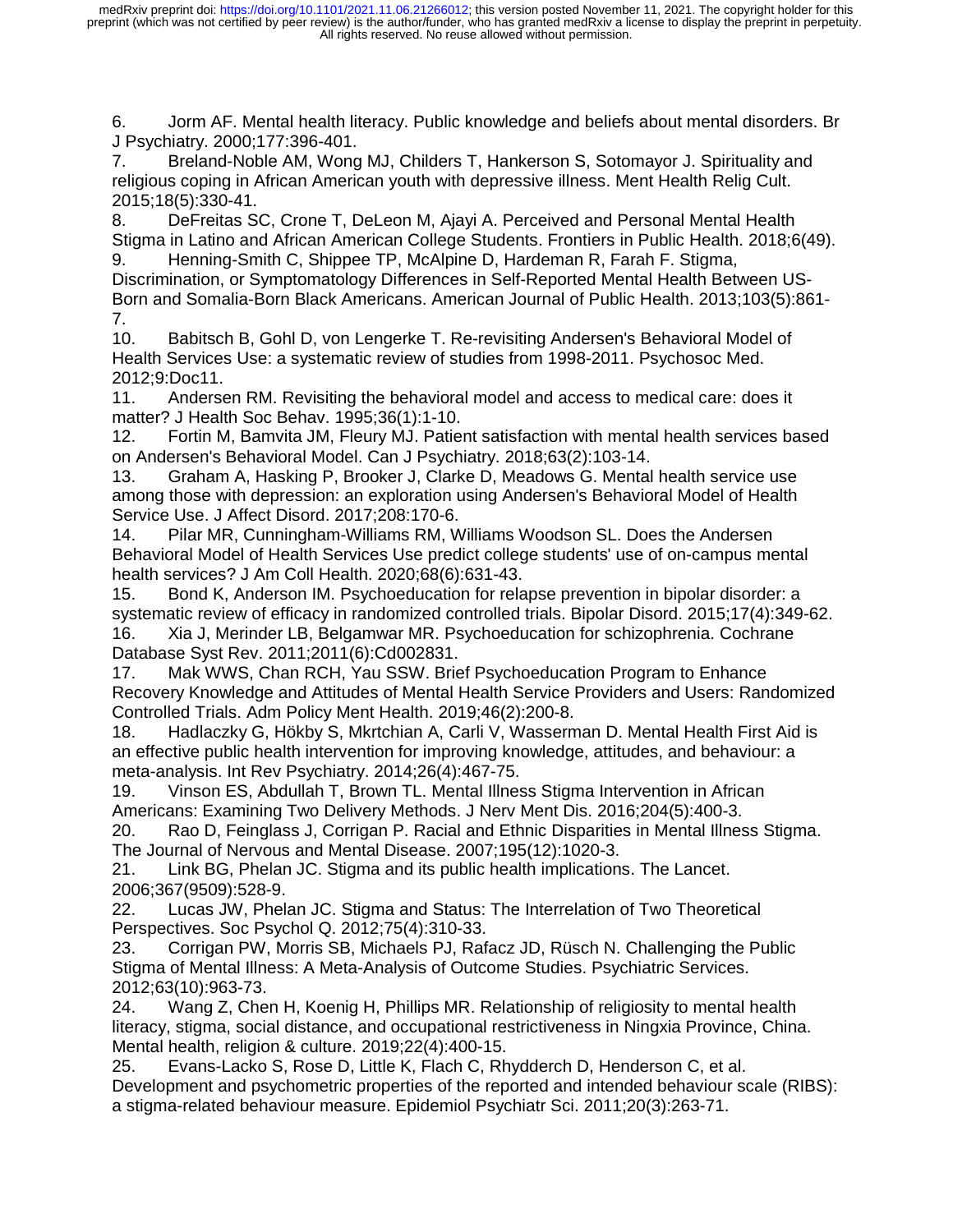26. Hatzenbuehler ML, Phelan JC, Link BG. Stigma as a fundamental cause of population health inequalities. Am J Public Health. 2013;103(5):813-21.

27. Thornicroft G, Mehta N, Clement S, Evans-Lacko S, Doherty M, Rose D, et al. Evidence for effective interventions to reduce mental-health-related stigma and discrimination. The Lancet. 2016;387(10023):1123-32.

28. Mehta N, Clement S, Marcus E, Stona AC, Bezborodovs N, Evans-Lacko S, et al. Evidence for effective interventions to reduce mental health-related stigma and discrimination in the medium and long term: systematic review. Br J Psychiatry. 2015;207(5):377-84.

29. Evans-Lacko S, Little K, Meltzer H, Rose D, Rhydderch D, Henderson C, et al. Development and Psychometric Properties of the Mental Health Knowledge Schedule. The Canadian Journal of Psychiatry. 2010;55(7):440-8.

30. Henderson C, Potts L, Robinson EJ. Mental illness stigma after a decade of Time to Change England: inequalities as targets for further improvement. Eur J Public Health. 2020;30(3):526-32.

31. Wilson C, Deane F, Ciarrochi J, Rickwood D. Measuring help-seeking intentions: Properties of the General Help-Seeking Questionnaire. Canadian Journal of Counselling. 2005;39:15-28.

32. Ward EC, Clark le O, Heidrich S. African American Women's beliefs, coping behaviors, and barriers to seeking mental health services. Qual Health Res. 2009;19(11):1589-601.

33. Deidre M. Anglin PD, Bruce G. Link PD, Jo C. Phelan PD. Racial Differences in Stigmatizing Attitudes Toward People With Mental Illness. Psychiatric Services. 2006;57(6):857- 62.

34. Conner KO, Copeland VC, Grote NK, Koeske G, Rosen D, Reynolds CF, 3rd, et al. Mental health treatment seeking among older adults with depression: the impact of stigma and race. Am J Geriatr Psychiatry. 2010;18(6):531-43.

35. Anglin DM, Alberti PM, Link BG, Phelan JC. Racial differences in beliefs about the effectiveness and necessity of mental health treatment. Am J Community Psychol. 2008;42(1- 2):17-24.

36. Williams DR, González HM, Neighbors H, Nesse R, Abelson JM, Sweetman J, et al. Prevalence and distribution of major depressive disorder in African Americans, Caribbean blacks, and non-Hispanic whites: results from the National Survey of American Life. Arch Gen Psychiatry. 2007;64(3):305-15.

37. Snowden LR. Barriers to effective mental health services for African Americans. Ment Health Serv Res. 2001;3(4):181-7.

38. Morgan AJ, Reavley NJ, Ross A, Too LS, Jorm AF. Interventions to reduce stigma towards people with severe mental illness: Systematic review and meta-analysis. J Psychiatr Res. 2018;103:120-33.

39. Li A, Jiao D, Liu X, Zhu T. A Comparison of the Psycholinguistic Styles of Schizophrenia-Related Stigma and Depression-Related Stigma on Social Media: Content Analysis. J Med Internet Res. 2020;22(4):e16470.

40. Suite DH, La Bril R, Primm A, Harrison-Ross P. Beyond misdiagnosis, misunderstanding and mistrust: relevance of the historical perspective in the medical and mental health treatment of people of color. J Natl Med Assoc. 2007;99(8):879-85.

41. Hasan AA, Musleh M. Self-stigma by people diagnosed with schizophrenia, depression and anxiety: Cross-sectional survey design. Perspect Psychiatr Care. 2018;54(2):142-8.

42. Kasckow J, Felmet K, Zisook S. Managing suicide risk in patients with schizophrenia. CNS Drugs. 2011;25(2):129-43.

43. Dome P, Rihmer Z, Gonda X. Suicide Risk in Bipolar Disorder: A Brief Review. Medicina (Kaunas). 2019;55(8):403.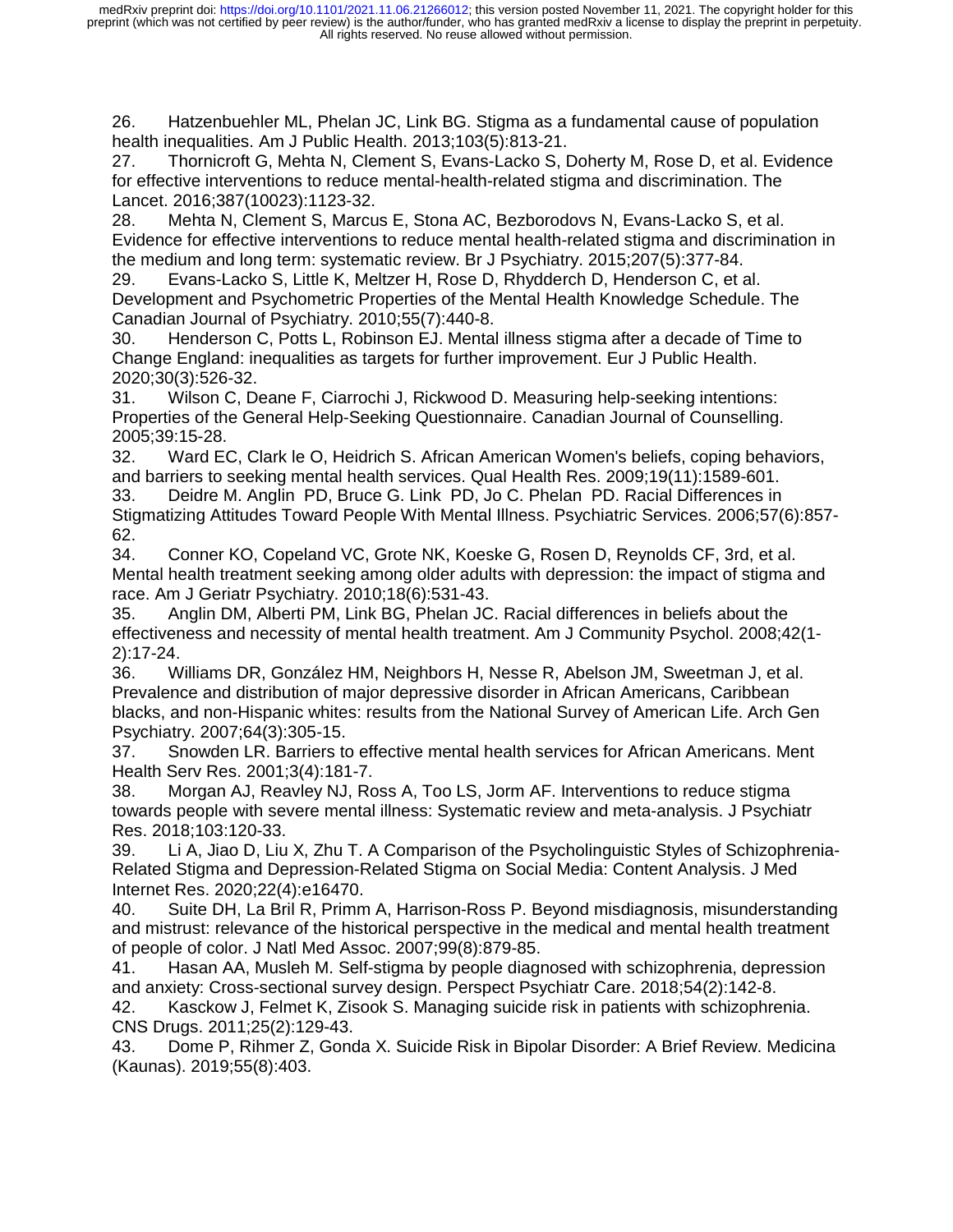44. Cheeta S, Halil A, Kenny M, Sheehan E, Zamyadi R, Williams AL, et al. Does perception of drug-related harm change with age? A cross-sectional online survey of young and older people. BMJ Open. 2018;8(11):e021109.

45. Barry CL, McGinty EE, Pescosolido BA, Goldman HH. Stigma, discrimination, treatment effectiveness, and policy: public views about drug addiction and mental illness. Psychiatr Serv. 2014;65(10):1269-72.

46. Drucker E. Drug prohibition and public health: 25 years of evidence. Public Health Rep. 1999;114(1):14-29.

47. Green KM, Doherty EE, Sifat MS, Ensminger ME. Explaining continuity in substance use: The role of criminal justice system involvement over the life course of an urban African American prospective cohort. Drug Alcohol Depend. 2019;195:74-81.

48. Ruchensky JR, Balsis S, Edens JF, Douglas KS. Suicidal ideation across race in a justice-involved sample: An item response theory approach. Suicide and Life-Threatening Behavior.n/a(n/a).

49. Glassmire DM, Tarescavage AM, Burchett D, Martinez J, Gomez A. Clinical utility of the MMPI-2-RF SUI items and scale in a forensic inpatient setting: Association with interview selfreport and future suicidal behaviors. Psychol Assess. 2016;28(11):1502-9.

50. Dovidio JF, Penner LA, Albrecht TL, Norton WE, Gaertner SL, Shelton JN. Disparities and distrust: the implications of psychological processes for understanding racial disparities in health and health care. Soc Sci Med. 2008;67(3):478-86.

51. Chu J, Maruyama B, Batchelder H, Goldblum P, Bongar B, Wickham RE. Cultural pathways for suicidal ideation and behaviors. Cultur Divers Ethnic Minor Psychol. 2020;26(3):367-77.

52. Madubata I, Spivey LA, Alvarez GM, Neblett EW, Prinstein MJ. Forms of Racial/Ethnic Discrimination and Suicidal Ideation: A Prospective Examination of African American and Latinx Youth. J Clin Child Adolesc Psychol. 2019:1-9.

53. Quinn DM, Earnshaw VA. Understanding Concealable Stigmatized Identities: The Role of Identity in Psychological, Physical, and Behavioral Outcomes. Social Issues and Policy Review. 2011;5(1):160-90.

54. Bos AER, Pryor JB, Reeder GD, Stutterheim SE. Stigma: Advances in Theory and Research. Basic and Applied Social Psychology. 2013;35(1):1-9.

55. Corrigan PW, Watson AC, Barr L. The Self–Stigma of Mental Illness: Implications for Self–Esteem and Self–Efficacy. Journal of Social and Clinical Psychology. 2006;25(8):875-84.

56. Fox AB, Earnshaw VA, Taverna EC, Vogt D. Conceptualizing and Measuring Mental Illness Stigma: The Mental Illness Stigma Framework and Critical Review of Measures. Stigma Health. 2018;3(4):348-76.

57. Quinn DM, Earnshaw VA. Concealable Stigmatized Identities and Psychological Well-Being. Soc Personal Psychol Compass. 2013;7(1):40-51.

58. Ritsher JB, Phelan JC. Internalized stigma predicts erosion of morale among psychiatric outpatients. Psychiatry Res. 2004;129(3):257-65.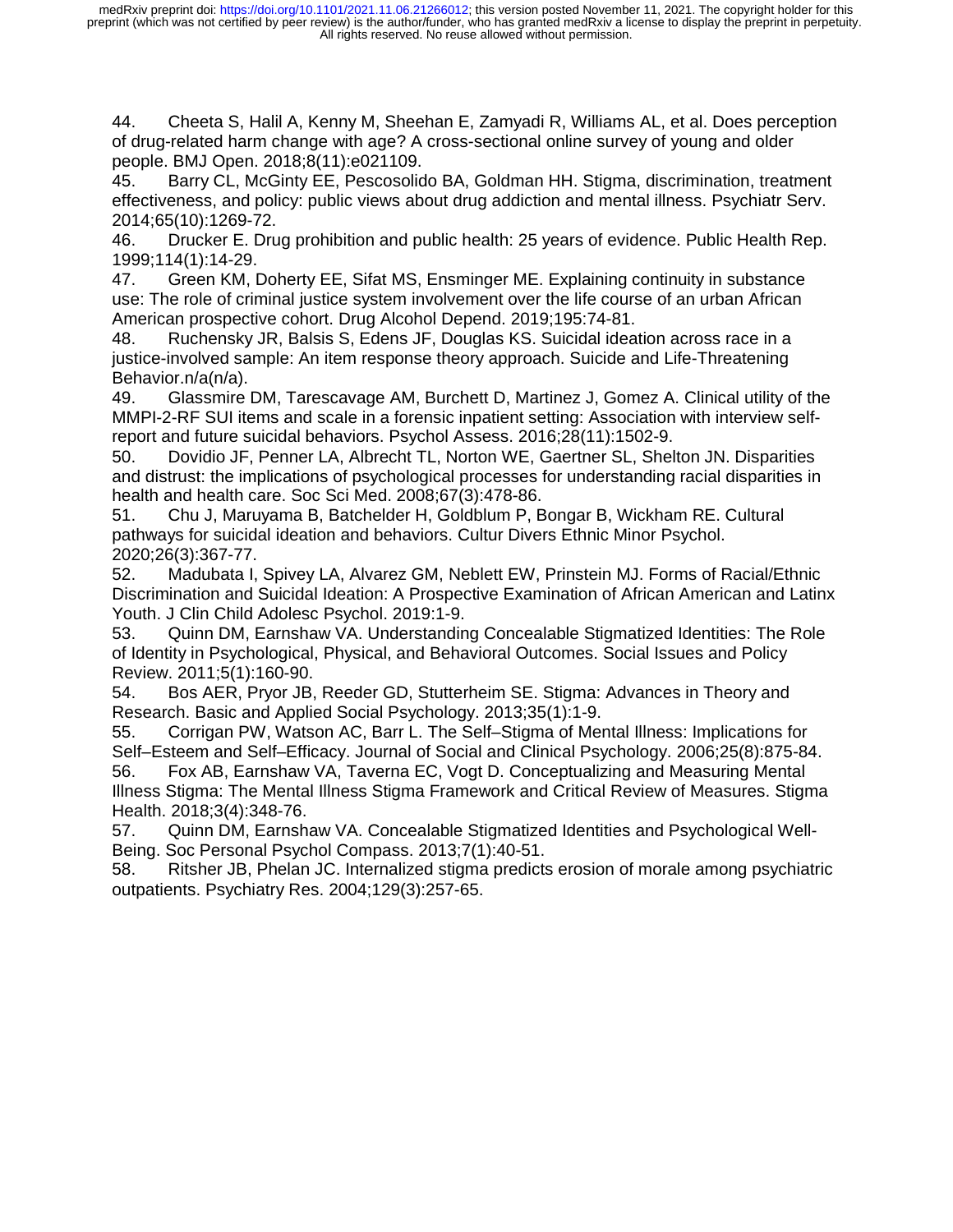# Appendix table: **Table 3. Adjusted analysis showing effect modification of stigma behavior**

| Knowledge about mental            | If you were having a personal or emotional problem, how likely is it that you would seek help from a |            |                                                                        |                                                                        |                               |         |
|-----------------------------------|------------------------------------------------------------------------------------------------------|------------|------------------------------------------------------------------------|------------------------------------------------------------------------|-------------------------------|---------|
| health and specific<br>conditions | mental health professional?                                                                          |            |                                                                        |                                                                        |                               |         |
|                                   | <b>RR</b> (95% CI)                                                                                   | P-value    | <b>Predicted</b><br>score 25%<br>percentile<br>of general<br>knowledge | <b>Predicted</b><br>score 75%<br>percentile<br>of general<br>knowledge | RR for interaction (95%<br>CI | P-value |
|                                   |                                                                                                      |            |                                                                        | <b>General knowledge</b>                                               |                               |         |
| General Knowledge, high<br>stigma | 1.06 (1.04, 1.09)                                                                                    | $< 0.001*$ | 2.74                                                                   | 3.95                                                                   | 1.02(0.98, 1.05)              | 0.327   |
| General Knowledge, low<br>stigma  | 1.05(1.02, 1.07)                                                                                     | $< 0.001*$ | 3.05                                                                   | 3.99                                                                   |                               |         |
|                                   | <b>Specific knowledge</b>                                                                            |            |                                                                        |                                                                        |                               |         |
| Depression, high stigma           | 1.28 (1.08, 1.52)                                                                                    | $0.004*$   |                                                                        |                                                                        | 1.20 (0.94, 1.53)             | 0.153   |
| Depression, low stigma            | 1.07 (0.90, 1.28)                                                                                    | 0.446      |                                                                        |                                                                        |                               |         |
| Stress, high stigma               | 0.90(0.74, 1.09)                                                                                     | 0.294      |                                                                        |                                                                        | 0.99(0.77, 1.28)              | 0.934   |
| Stress, low stigma                | 0.91(0.77, 1.08)                                                                                     | 0.268      |                                                                        |                                                                        |                               |         |
| Schizophrenia, high stigma        | 1.24 (1.04, 1.48)                                                                                    | $0.015*$   |                                                                        |                                                                        | 0.95(0.75, 1.20)              | 0.684   |
| Schizophrenia, low stigma         | 1.30(1.11, 1.53)                                                                                     | $0.001*$   |                                                                        |                                                                        |                               |         |
| Bipolar, high stigma              | 1.32(1.12, 1.57)                                                                                     | $0.001*$   |                                                                        |                                                                        | 1.16(0.92, 1.46)              | 0.209   |
| Bipolar, low stigma               | 1.14(0.97, 1.34)                                                                                     | 0.101      |                                                                        |                                                                        |                               |         |
| Drug addiction, high stigma       | 1.33(1.12, 1.57)                                                                                     | $0.001*$   |                                                                        |                                                                        | 1.13(0.89, 1.44)              | 0.312   |
| Drug addiction, low stigma        | 1.18(0.99, 1.43)                                                                                     | 0.071      |                                                                        |                                                                        |                               |         |
| Grief, high stigma                | 0.87(0.71, 1.07)                                                                                     | 0.193      |                                                                        |                                                                        | 0.91(0.70, 1.18)              | 0.4703  |
| Grief, low stigma                 | 0.97(0.82, 1.14)                                                                                     | 0.697      |                                                                        |                                                                        |                               |         |
|                                   | If you were experiencing suicidal thoughts, how likely is it that you would seek help from a mental  |            |                                                                        |                                                                        |                               |         |
|                                   | health professional?<br>RR (95% CI)<br>P-value<br><b>Predicted</b><br><b>Predicted</b>               |            |                                                                        |                                                                        |                               |         |
|                                   |                                                                                                      |            | score 25%                                                              | score 75%                                                              |                               |         |
|                                   |                                                                                                      |            | percentile                                                             | percentile                                                             |                               |         |
|                                   |                                                                                                      |            | of general                                                             | of general                                                             |                               |         |